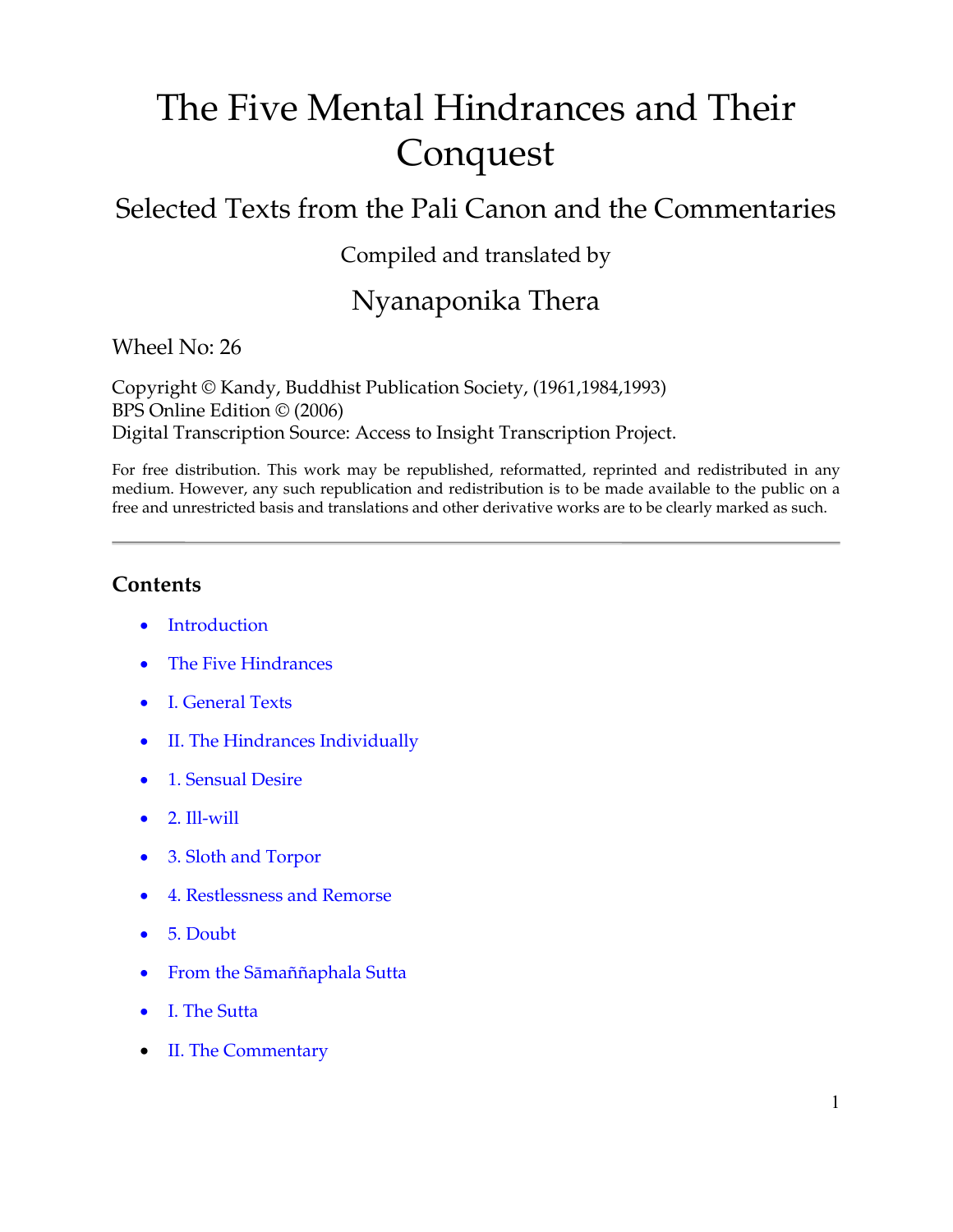# **Abbreviations:**

AN .... Anguttara Nikāya MN .... Majjhima Nikāya SN .... Samyutta Nikāya Vism .... Visuddhimagga

# <span id="page-1-0"></span>**Introduction**

Unshakable deliverance of the mind is the highest goal in the Buddha's doctrine. Here, deliverance means: the freeing of the mind from all limitations, fetters, and bonds that tie it to the Wheel of Suffering, to the Circle of Rebirth. It means: the cleansing of the mind of all defilements that mar its purity; the removing of all obstacles that bar its progress from the mundane (lokiya) to the supramundane consciousness (lokuttara-citta), that is, to Arahatship.

Many are the obstacles which block the road to spiritual progress, but there are five in particular which, under the name of hindrances (nivarana), are often mentioned in the Buddhist scriptures:

- 1. Sensual desire (*kāmacchanda* ),
- 2. Ill-will (  $byāpāda$  ),
- 3. Sloth and torpor ( *thina-middha* ),
- 4. Restlessness and remorse ( *uddhacca-kukkucca* ),
- 5. Sceptical doubt (*vicikiccha*).

They are called "hindrances" because they hinder and envelop the mind in many ways, obstructing its development (*bhāvanā*). According to the Buddhist teachings, spiritual development is twofold: through tranquillity (samatha-bhāvanā) and through insight (*vipassanā-bhāvanā*). Tranquillity is gained by complete concentration of the mind during the meditative absorptions (*jhāna*). For achieving these absorptions, the overcoming of the five hindrances, at least temporarily, is a preliminary condition. It is especially in the context of achieving the absorptions that the Buddha often mentions the five hindrances in his discourses.

There are five mental constituents which are chiefly representative of the first meditative absorption, and are therefore called the factors of absorption *(<i>jh* $\bar{a}$ *nanga*). For each of these there is, according to Buddhist commentarial tradition, one of the five hindrances that is specifically harmful for it and excludes its higher development and refinement to the degree required for jhana; and on the other hand, the cultivation of these five factors beyond their average level will be an antidote against the hindrances, preparing the road to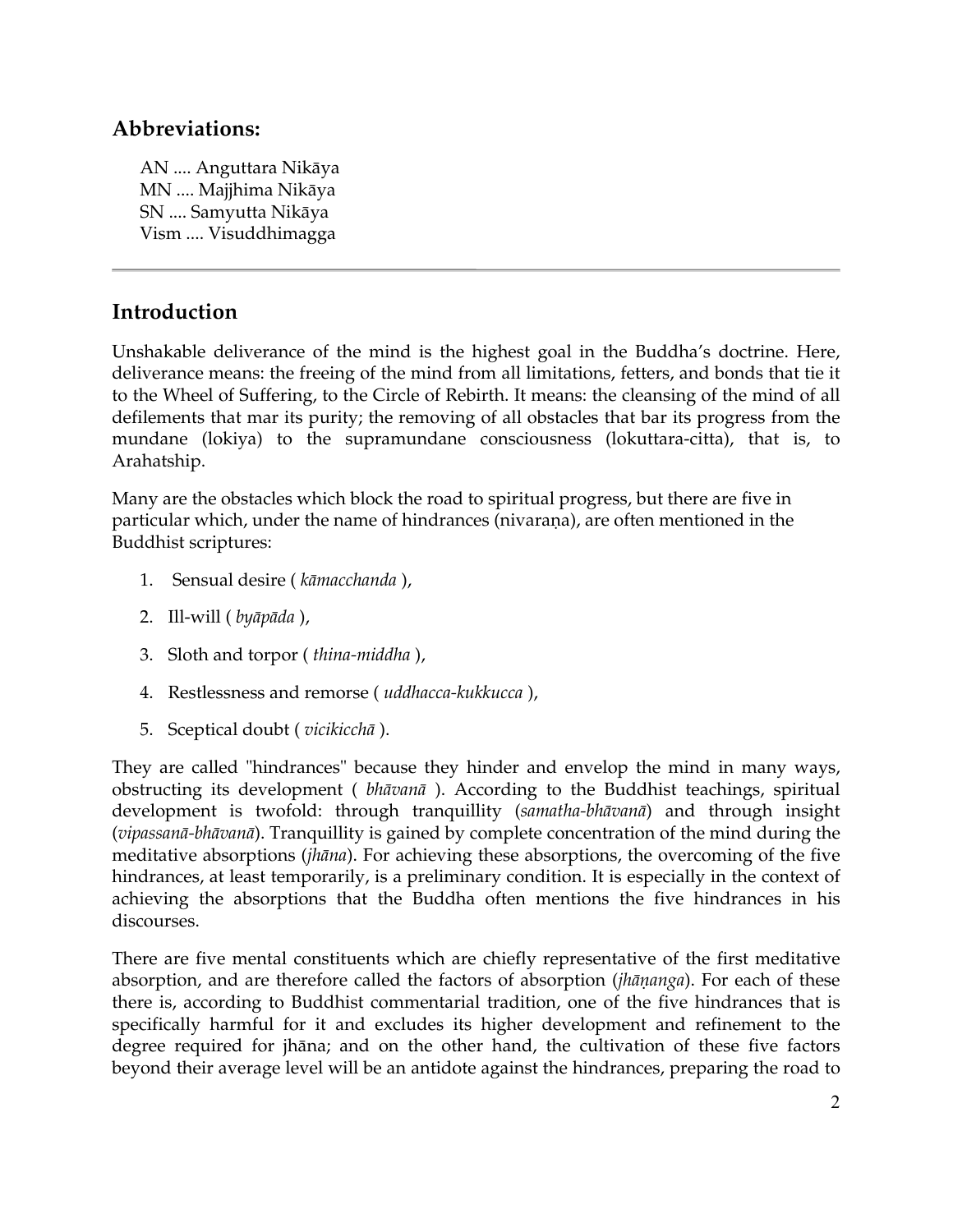<span id="page-2-0"></span>jhāna. The relationship between these two groups of five is indicated in this anthology, under the heading of the respective hindrance.

Not only the meditative absorptions but also lesser degrees of mental concentration are impeded by these five hindrances. So is the "neighborhood" (or "access") concentration (*upacārasamādhi*), being the preliminary stage for the fully absorbed concentration (*appanā*) reached in jhāna. Likewise excluded by the presence of the hindrances is the momentary concentration (*khanikasamādhi*) which has the strength of neighborhood concentration and is required for mature insight (*vipassanā*). But apart from these higher stages of mental development, any earnest attempt at clear thinking and pure living will be seriously affected by the presence of these five hindrances.

This widespread harmful influence of the five hindrances shows the urgent necessity of breaking down their power by constant effort. One should not believe it sufficient to turn one's attention to the hindrances only at the moment when one sits down for meditation. Such last-minute effort in suppressing the hindrances will rarely be successful unless helped by previous endeavor during one's ordinary life.

One who earnestly aspires to the unshakable deliverance of the mind should, therefore, select a definite "working-ground" of a direct and practical import: a kammaṭṭhāna in its widest sense, on which the structure of his entire life should be based. Holding fast to that "working-ground," never losing sight of it for long, even this alone will be a considerable and encouraging progress in the control and development of the mind, because in that way the directive and purposive energies of mind will be strengthened considerably. One who has chosen the conquest of the five hindrances for a "working-ground" should examine which of the five are strongest in one's personal case. Then one should carefully observe how, and on which occasions, they usually appear. One should further know the positive forces within one's own mind by which each of these hindrances can best be countered and, finally, conquered; and one should also examine one's life for any opportunity of developing these qualities which, in the following pages, have been indicated under the headings of the spiritual faculties (indriya), the factors of absorption (*jhāṇanga*), and the factors of enlightenment (bojjhanga). In some cases, subjects of meditation have been added which will be helpful in overcoming the respective hindrances.

By the "worldling" ( *puthujjana* ),<sup>2</sup> however, only a temporary suspension and partial weakening of the hindrances can be attained. Their final and complete eradication takes place on the stages of sanctity (ariyamagga)

- Doubt is eliminated on the first stage, the path of stream-entry (sotapatti-magga).
- Sensual desire, ill will and remorse are eliminated on the third stage, the path of nonreturner (anāgami-magga)
- Sloth and torpor and restlessness are eradicated on the path of Arahatship (arahattamagga).

Hence the reward of the fight against the hindrances is not only the limited one of making possible a shorter or longer spell of meditation, but every step in weakening these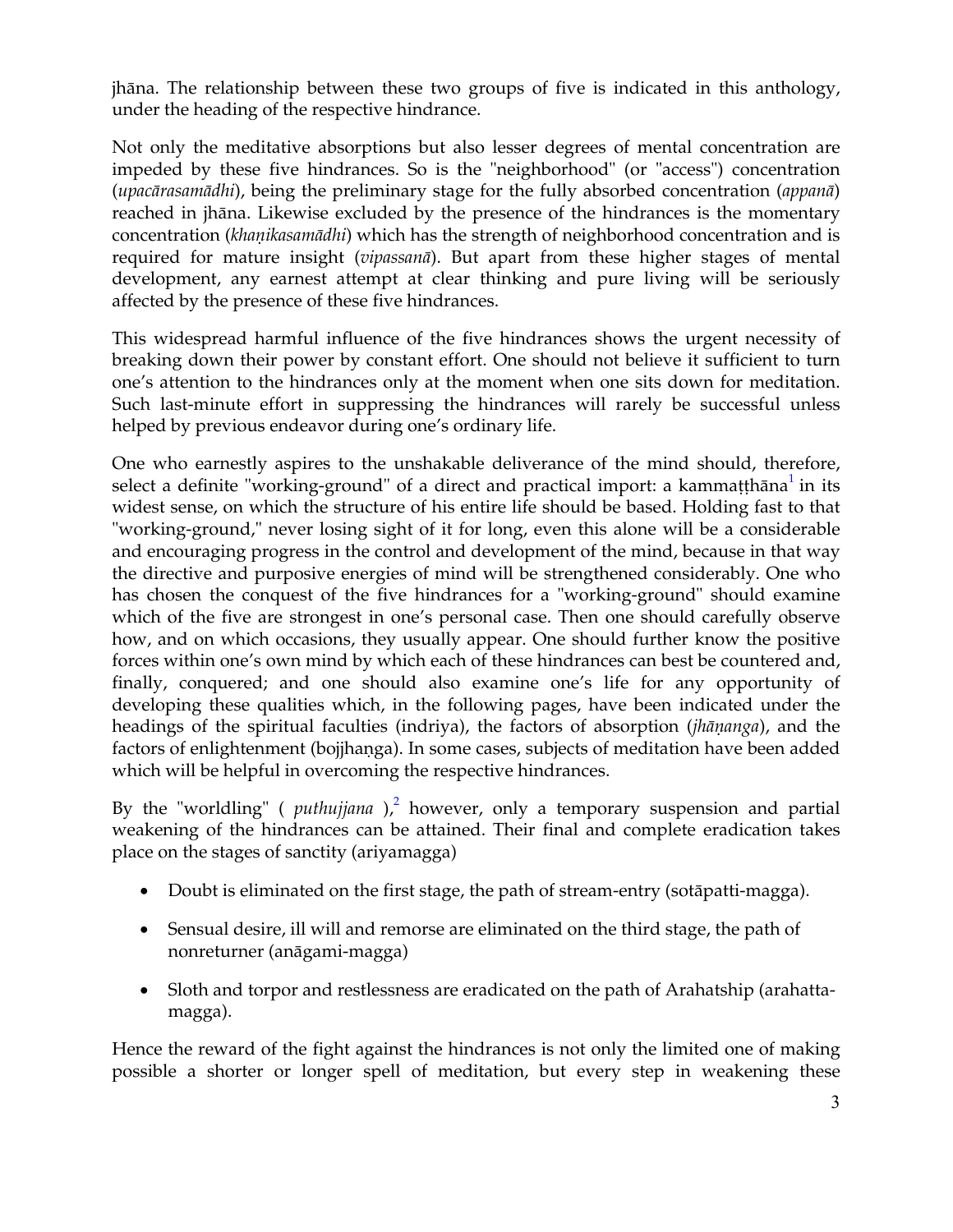hindrances takes us nearer to the stages of sanctity where deliverance from these hindrances is unshakable.

Though most of the following texts, translated from the Discourses of the Buddha and the commentaries, are addressed to monks, they are likewise valid for those living the worldly life. As the Old Masters say: "The monk (bhikkhu) is mentioned here as an example of those dedicated to the practice of the Teaching. Whosoever undertakes that practice is here included in the term 'monk.'

# <span id="page-3-0"></span>**The Five Hindrances**

#### I. General Texts

There are five impediments and hindrances, overgrowths of the mind that stultify insight. What five?

*Sensual desire* is an impediment and hindrance, an overgrowth of the mind that stultifies insight. *Ill-will... Sloth and torpor... Restlessness and remorse... Sceptical doubt are impediments* and hindrances, overgrowths of the mind that stultify insight.

Without having overcome these five, it is impossible for a monk whose insight thus lacks strength and power, to know his own true good, the good of others, and the good of both; nor will he be capable of realizing that superhuman state of distinctive achievement, the knowledge and vision enabling the attainment of sanctity.

But if a monk has overcome these five impediments and hindrances, these overgrowths of the mind that stultify insight, then it is possible that, with his strong insight, he can know his own true good, the good of others, and the good of both; and he will be capable of realizing that superhuman state of distinctive achievement, the knowledge and vision enabling the attainment of sanctity.

 $-$  AN 5:51

One whose heart is overwhelmed by unrestrained covetousness will do what he should not do and neglect what he ought to do. And through that, his good name and his happiness will come to ruin.

One whose heart is overwhelmed by *ill-will*... by sloth and torpor... by restlessness and remorse... by sceptical doubt will do what he should not do and neglect what he ought to do. And through that, his good name and his happiness will come to ruin.

But if a noble disciple has seen these five as defilements of the mind, he will give them up. And doing so, he is regarded as one of great wisdom, of abundant wisdom, clear-visioned, well endowed with wisdom. This is called "endowment with wisdom."

 $- AN 4:61$ 

There are five impurities of gold impaired by which it is not pliant and wieldy, lacks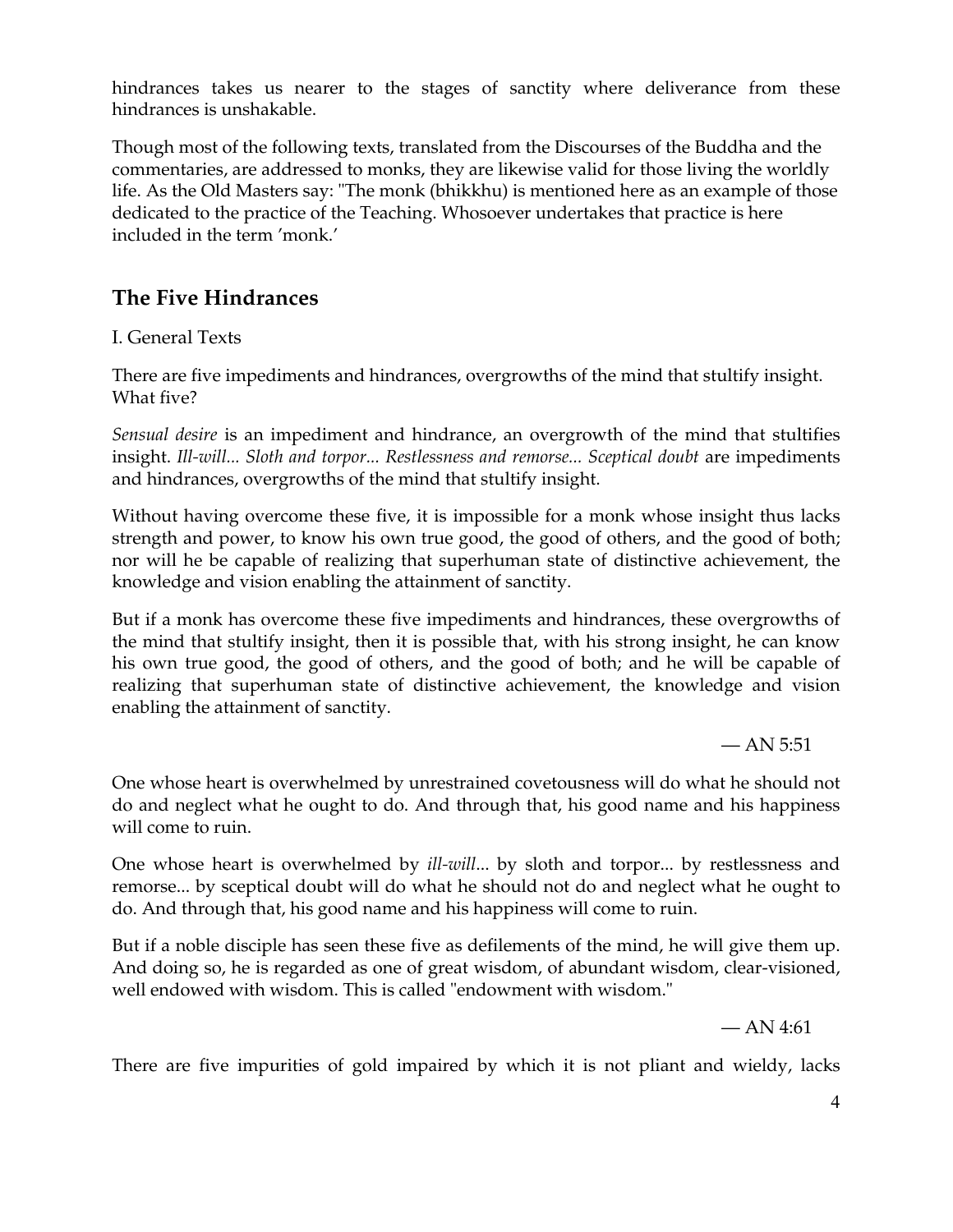radiance, is brittle and cannot be wrought well. What are these five impurities? Iron, copper, tin, lead and silver.

But if the gold has been freed from these five impurities, then it will be plaint and wieldy, radiant and firm, and can be wrought well. Whatever ornaments one wishes to make from it, be it a diadem, earrings, a necklace or a golden chain, it will serve that purpose.

Similarly, there are five impurities of the mind impaired by which the mind is not pliant and wieldy, lacks radiant lucidity and firmness, and cannot concentrate well upon the eradication of the taints ( $\bar{a}$ *sava*). What are these five impurities? They are: sensual desire, illwill, sloth and torpor, restlessness and remorse, and sceptical doubt. **Without** 

But if the mind is freed of these five impurities, it will be pliant and wieldy, will have radiant lucidity and firmness, and will concentrate well upon the eradication of the taints. Whatever state realizable by the higher mental faculties one may direct the mind to, one will in each case acquire the capacity of realization, if the (other) conditions are fulfilled.

 $-$  AN 5:23

How does a monk practice mind-object contemplation on the mental objects of the five hindrances?

Herein, monks, when sensual desire is present in him the monk knows, "There is sensual desire in me," or when sensual desire is absent he knows, "There is no sensual desire in me." He knows how the arising of non-arisen sensual desire comes to be; he knows how the rejection of the arisen sensual desire comes to be; and he knows how the non-arising in the future of the rejected sensual desire comes to be.

When *ill-will* is present in him, the [mo](http://www.bps.lk/)nk knows, "There is ill-will in me," or when ill-will is absent he knows, "There is no ill-will in me." He knows how the arising of non-arisen illwill comes to be; he knows how the rejection of the arisen ill-will comes to be; and h[e](http://www.bps.lk/) knows how the non-arising in the future of the rejected ill-will comes to be.

When *sloth and torpor* are present in him, the monk knows, "There is sloth and torpor in me," or when sloth and torpor are absent he knows, "There is no sloth and torpor in me." He knows how the arising of non-arisen sloth and torpor comes to be; he knows how the rejection of the arisen sloth and torpor comes to be; and he knows how the non-arising in the future of the rejected sloth and torpor comes to be.

When *restlessness and remorse* are present in him, the monk knows, "There are restlessness and remorse in me," or when agitation and remorse are absent he knows, "There are no restlessness and remorse in me." He knows how the arising of non-arisen restlessness and remorse comes to be; he knows how the rejection of the arisen restlessness and remorse comes to be; and he knows how the non-arising in the future of the rejected restlessness and remorse comes to be.

When *sceptical doubt* is present in him, the monk knows, "There is sceptical doubt in me," or when sceptical doubt is absent he knows, "There is no sceptical doubt in me." He knows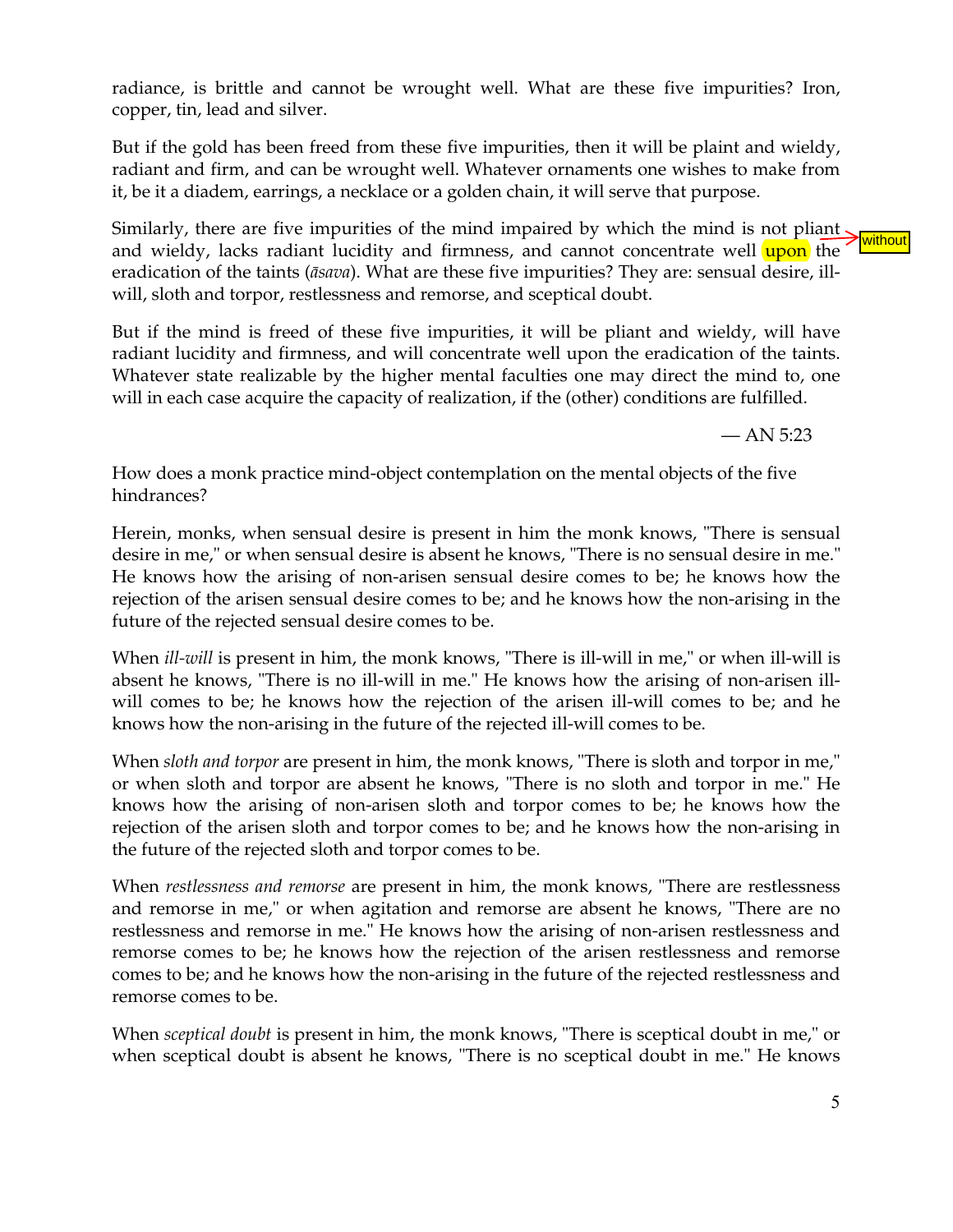how the arising of non-arisen sceptical doubt comes to be; he knows how the rejection of the arisen sceptical doubt comes to be; and he knows how the non-arising in the future of the rejected sceptical doubt comes to be.

ó MN 10 (Satipa˛˛h·na Sutta)

To note mindfully, and immediately, the arising of one of the hindrances, as recommended in the preceding text, is a simple but very effective method of countering these and any other defilements of the mind. By doing so, a brake is applied against the uninhibited continuance of unwholesome thoughts, and the watchfulness of mind against their recurrence is strengthened. This method is based on a simple psychological fact which is expressed by the commentators as follows: "A good and an evil thought cannot occur in combination. Therefore, at the time of knowing the sense desire (that arose in the preceding moment), that sense desire no longer exists (but only the act of knowing)."

# <span id="page-5-0"></span>II. The Hindrances Individually

*Just as, monks, this body lives on nourishment, lives dependent on nourishment, does not live without nourishment — in the same way, monks, the five hindrances live on nourishment, depend on nourishment, do not live without nourishment.*

 $-$  SN 46:2

#### <span id="page-5-1"></span>**1. Sensual Desire**

#### **A. Nourishment of Sensual Desir**e

There are beautiful objects; frequently giving unwise attention to them  $-$  this is the nourishment for the arising of sensual desire that has not arisen, and the nourishment for the increase and strengthening of sensual desire that has already arisen.

 $-$  SN 46:51

#### **B. Denourishing of Sensual Desire**

There are impure objects (used for meditation); frequently giving wise attention to them  $$ this is the denourishing of the arising of sensual desire that has not yet arisen, and the denourishing of the increase and strengthening of sensual desire that has already arisen.

 $-$  SN 46:51

*Six things are conducive to the abandonment of sensual desire:*

1. Learning how to meditate on impure objects;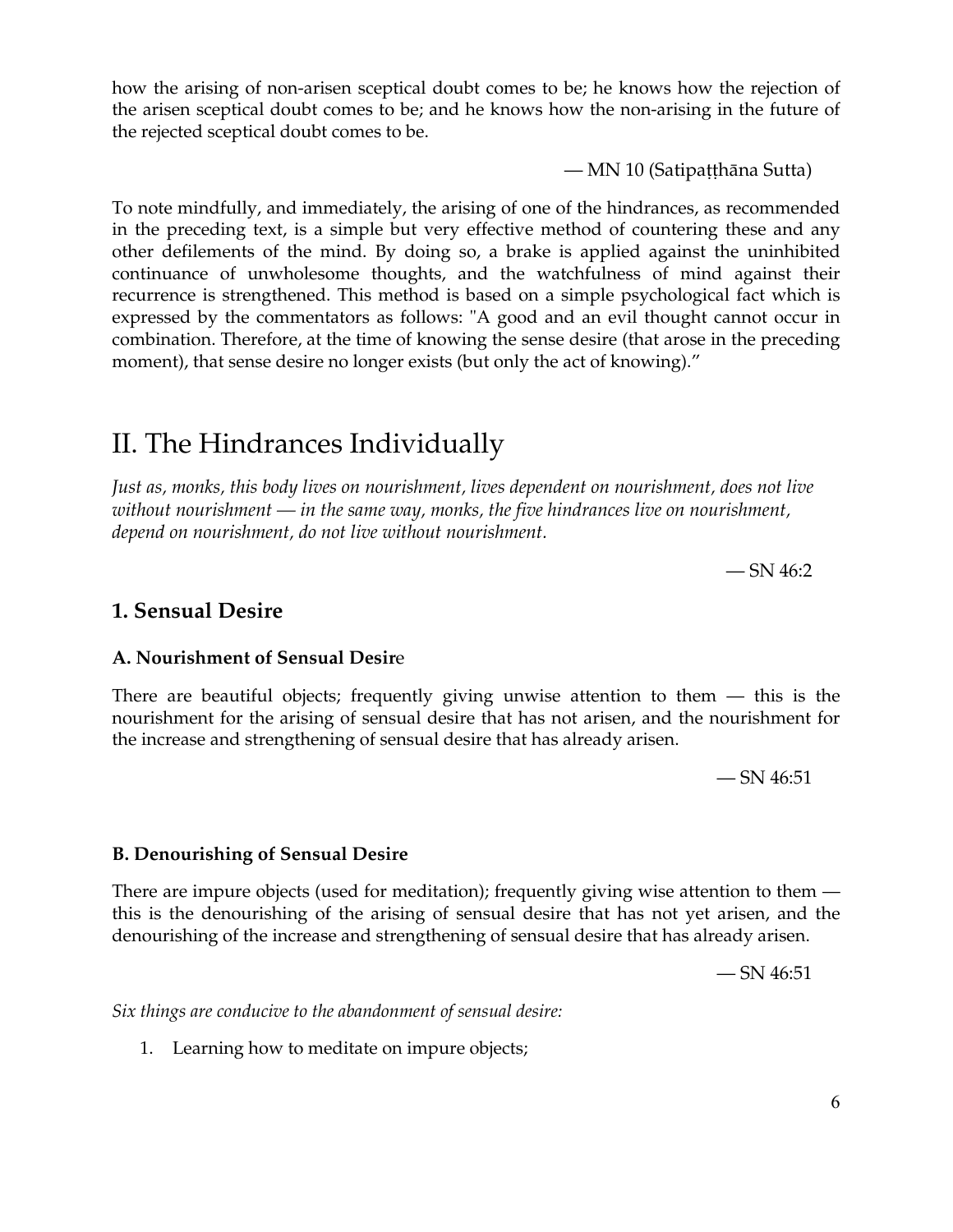- 2. Devoting oneself to the meditation on the impure;
- 3. Guarding the sense doors;
- 4. Moderation in eating;
- 5. Noble friendship;
- 6. Suitable conversation.
	- ó Commentary to the Satipa˛˛h·na Sutta
- 1. Learning how to meditate about impure objects
- 2. Devoting oneself to the meditation on the impure

### **(a) Impure objects**

In him who is devoted to the meditation about impure objects, repulsion towards beautiful objects is firmly established. This is the result.

 $-$  AN 5:36

"Impure object" refers, in particular, to the cemetery meditations as given in the Satipaṭṭhāna Sutta and explained in the Visuddhimagga; but it refers also to the repulsive aspects of sense objects in general.

### **(b) The loathsomeness of the body**

Herein, monks, a monk reflects on just this body, confined within the skin and full of manifold impurities from the soles upward and from the top of the hair down: "There is in this body: hair of the head, hair of the body, nails, teeth, skin, flesh, sinews, bones, marrow, kidneys, heart, liver, pleura, spleen, lungs, intestines, bowels, stomach, excrement, bile, phlegm, pus, blood, sweat, fat, tears, lymph, saliva, mucus, fluid of the joints, urine (and the brain in the skull)."

 $-MN 10$ 

By bones and sinews knit, With flesh and tissue smeared, And hidden by the skin, the body Does not appear as it really is... The fool thinks it beautiful, His ignorance misguiding him...

 $\sim$  Sutta Nipāta, v.194,199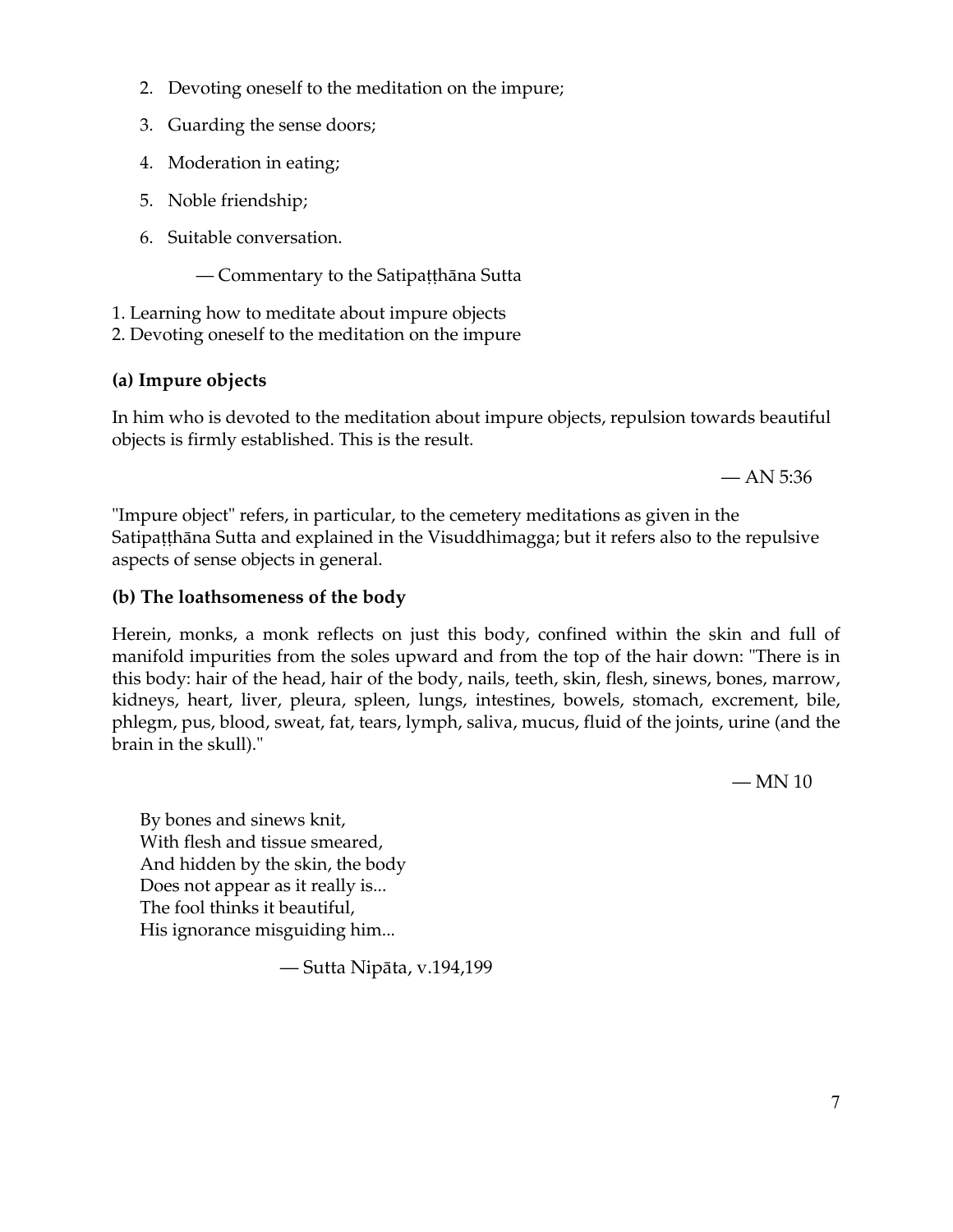#### **(c) Various contemplations**

Sense objects give little enjoyment, but much pain and much despair; the danger in them prevails.

 $-MN 14$ 

The unpleasant overwhelms a thoughtless man in the guise of the pleasant, the disagreeable overwhelms him in the guise of the agreeable, the painful in the guise of pleasure.

 $-\text{Udāna}$ , 2:8

#### **3. Guarding the sense doors**

How does one guard the sense doors? Herein, a monk, having seen a form, does not seize upon its (delusive) appearance as a whole, nor on its details. If his sense of sight were uncontrolled, covetousness, grief and other evil, unwholesome states would flow into him. Therefore he practices for the sake of its control, he watches over the sense of sight, he enters upon its control. Having heard a sound... smelt an odor... tasted a taste... felt a touch... cognized a mental object, he does not seize upon its (delusive) appearance as a whole... he enters upon its control.

There are forms perceptible by the eye, which are desirable, lovely, pleasing, agreeable, associated with desire, arousing lust. If the monk does not delight in them, is not attached to them, does not welcome them, then in him thus not delighting in them, not being attached to them and not welcoming them, delight (in these forms) ceases; if delight is absent, there is no bondage. There are sounds perceptible by the ear... odors perceptible by the mind... if delight is absent, there is no bondage.

 $-SN 35:63$ 

 $-$  SN 35:120

#### **4. Moderation in eating**

How is he moderate in eating? Herein a monk takes his food after wise consideration: not for the purpose of enjoyment, of pride, of beautifying the body or adorning it (with muscles); but only for the sake of maintaining and sustaining this body, to avoid harm and to support the holy life, thinking: "Thus I shall destroy the old painful feeling and shall not let a new one rise. Long life will be mine, blamelessness and well-being."

ó MN 2; MN 39

#### **5. Noble friendship**

Reference is here, in particular, to such friends who have experience and can be a model and help in overcoming sensual desire, especially in meditating on impurity. But it applies also to noble friendship in general. The same twofold explanation holds true also for the other hindrances, with due alterations.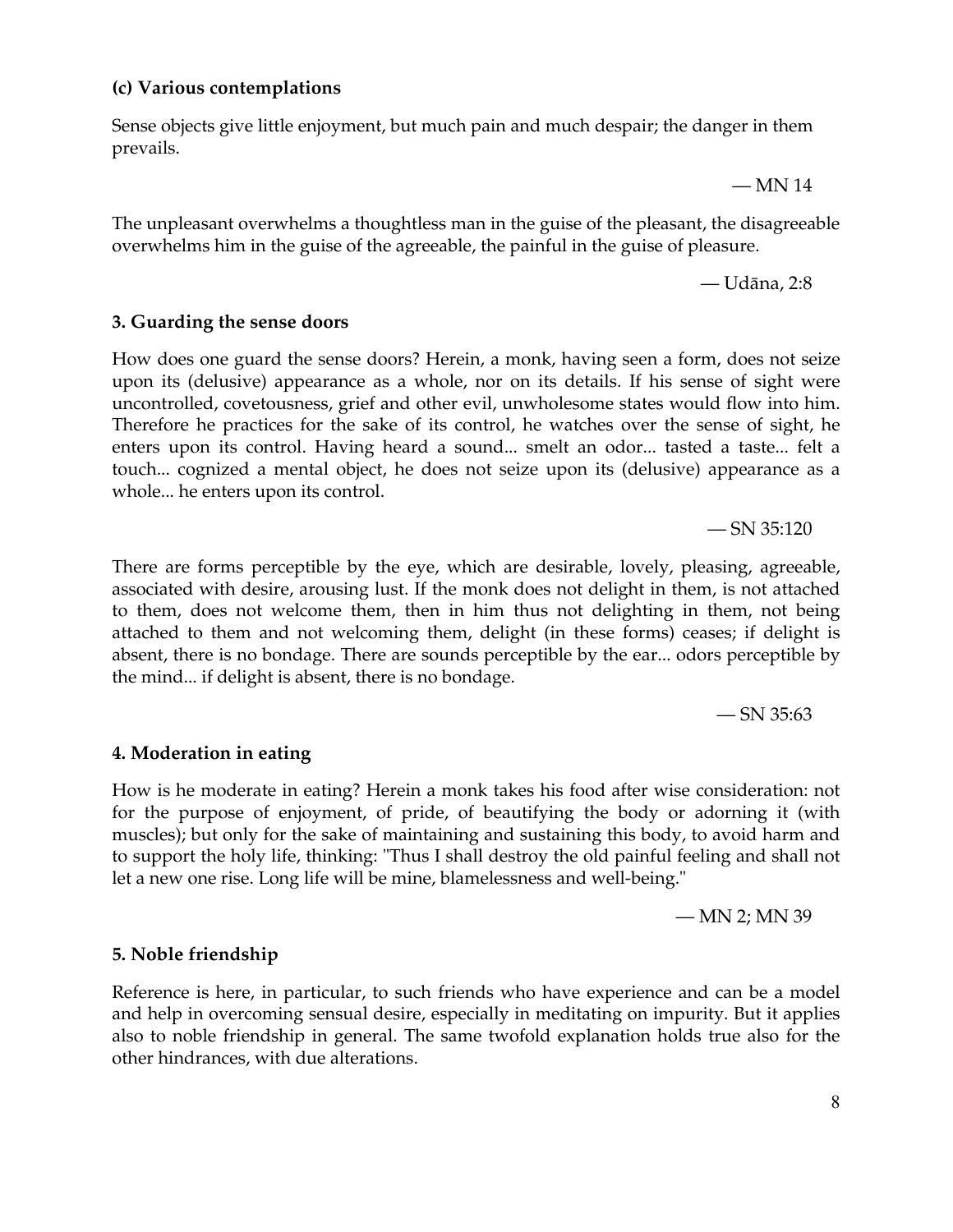The entire holy life, Ananda, is noble friendship, noble companionship, noble association. Of a monk, £nanda, who has a noble friend, a noble companion, a noble associate, it is to be expected that he will cultivate and practice the Noble Eightfold Path.

 $-$  SN 45:2

#### **6. Suitable conversation**

Reference is here in particular to conversation about the overcoming of sensual desire, especially about meditating on impurity. But it applies also to every conversation which is suitable to advance one's progress on the path. With due alterations this explanation holds true also for the other hindrances.

If the mind of a monk is bent on speaking, he (should remember this): "Talk which is low, coarse, worldly, not noble, not salutary, not leading to detachment, not to freedom from passion, not to cessation, not to tranquillity, not to higher knowledge, not to enlightenment, not to Nibbana, namely, talk about kings, robbers and ministers, talk about armies, dangers and war, about food and drink, clothes, couches, garlands, perfumes, relatives, cars, villages, towns, cities, and provinces, about women and wine, gossip of the street and of the well, talk about the ancestors, about various trifles, tales about the origin of the world and the ocean, talk about what happened and what did not happen  $-$  such and similar talk I shall not entertain." Thus he is clearly conscious about it.

But talk about austere life, talk suitable for the unfolding of the mind, talk which is conducive to complete detachment, to freedom from passion, to cessation, tranquillity, higher knowledge, enlightenment and to Nibbana, namely, talk about a life of frugality, about contentedness, solitude, aloofness from society, about rousing one's energy, talk about virtue, concentration, wisdom, deliverance, about the vision and knowledge of deliverance — such talk I shall entertain." Thus he is clearly conscious about it.

 $-MN$  122

*These things, too, are helpful in conquering sensual desire:*

- One-pointedness of mind, of the factors of absorption (jhāṇanga);
- Mindfulness, of the spiritual faculties (indriya);
- Mindfulness, of the factors of enlightenment (bojjhanga).

#### **C. Simile**

If there is water in a pot mixed with red, yellow, blue or orange color, a man with a normal faculty of sight, looking into it, could not properly recognize and see the image of his own face. In the same way, when one's mind is possessed by sensual desire, overpowered by sensual desire, one cannot properly see the escape from sensual desire which has arisen; then one does not properly understand and see one's own welfare, nor that of another, nor that of both; and also texts memorized a long time ago do not come into one's mind, not to speak of those not memorized.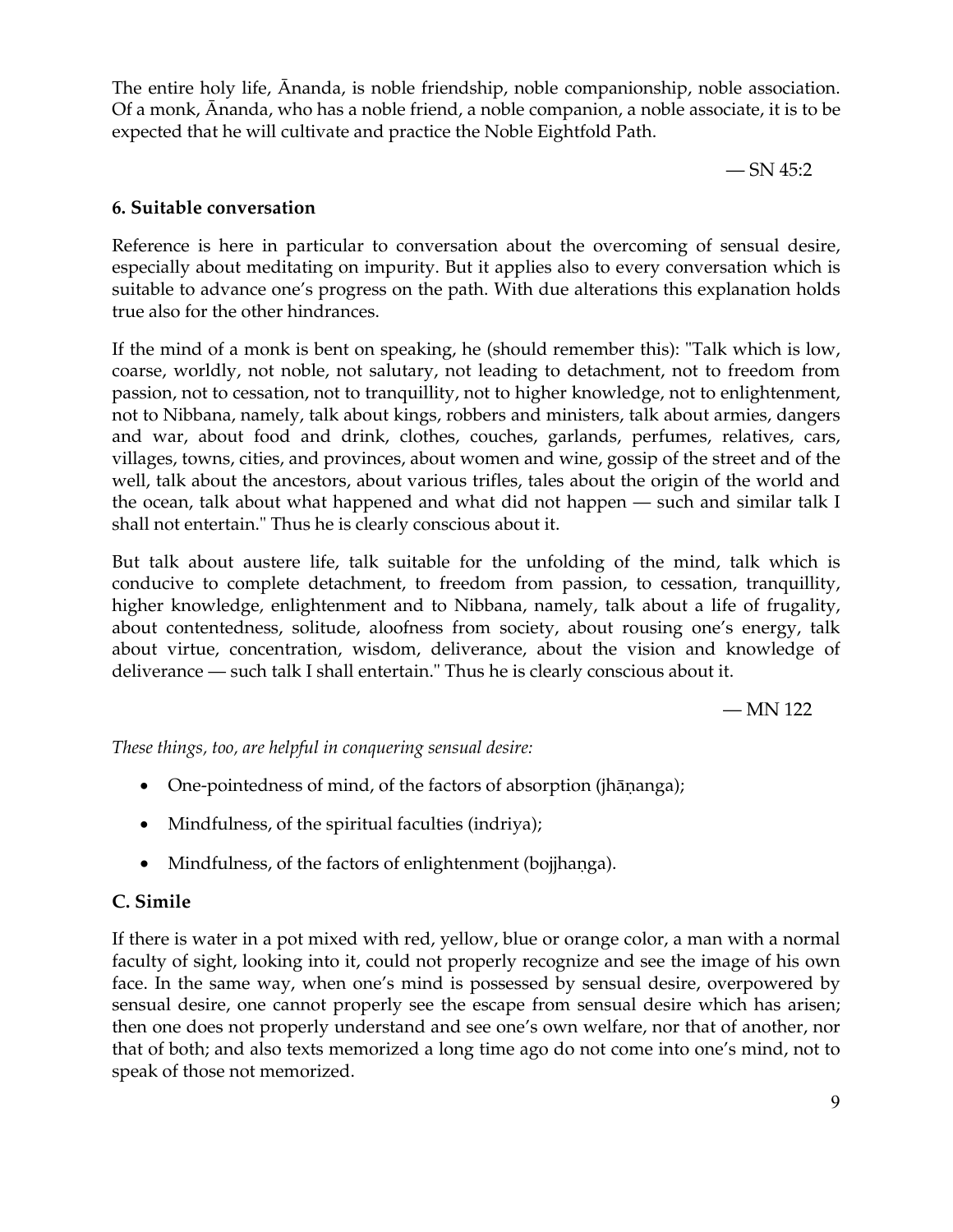#### <span id="page-9-0"></span>**2. Ill-Will**

#### **A. Nourishment of Ill-Will**

There are objects causing aversion; frequently giving unwise attention to them  $-$  this is the nourishment for the arising of ill-will that has not yet arisen, and for the increase and strengthening of ill-will that has already arisen.

 $-$  SN 46:51

#### **B. Denourishing of Ill-Will**

There is the liberation of the heart by loving-kindness; frequently giving wise attention to it  $-$  this is the denourishing of the arising of ill-will that has not yet arisen, and of the increase and strengthening of ill-will that has already arisen.

 $-$  SN 46:51

Cultivate the meditation on loving-kindness! For by cultivating the meditation on lovingkindness, ill-will disappears.

Cultivate the meditation on compassion! For by cultivating the meditation on compassion, cruelty disappears.

Cultivate the meditation on sympathetic joy! For by cultivating the meditation on sympathetic joy, listlessness disappears.

Cultivate the meditation on equanimity! For by cultivating the meditation on equanimity, anger disappears.

 $-MN$  62

*Six things are helpful in conquering ill-will:*

- 1. Learning how to meditate on loving-kindness;
- 2. Devoting oneself to the meditation of loving-kindness;
- 3. Considering that one is the owner and heir of one's actions (kamma);
- 4. Frequent reflection on it (in the following way)<mark>|t</mark>hus one should consider: "Being angry with another person, what can you do to him? Can you destroy his virtue and his other good qualities? Have you not come to your present state by your own actions, and will also go hence according to your own actions? Anger towards another is just as if someone wishing to hit another person takes hold of glowing coals, or a heated iron-rod, or of excrement. And, in the same way, if the other person is angry with you, what can he do to you? Can he destroy your virtue and your other good qualities? He too has come to his present state by his own actions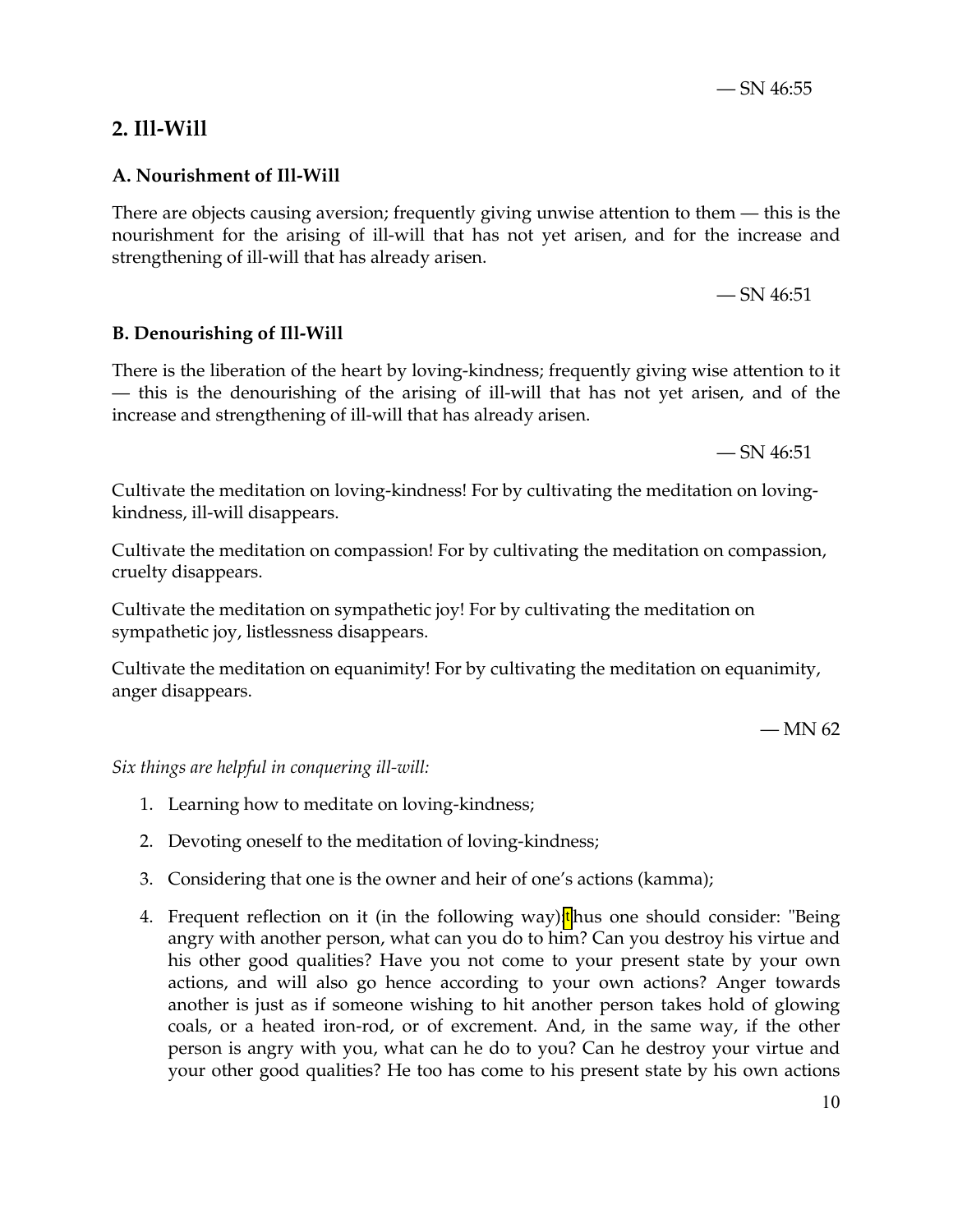and will go hence according to his own actions. Like an unaccepted gift or like a handful of dirt thrown against the wind, his anger will fall back on his own head."

- 5. Noble friendship;
- 6. Suitable conversation.

ó Commentary to Satipa˛˛h·na Sutta

*These things, too, are helpful in conquering ill-will:*

- 1. Rapture, of the factors of absorption (jhāṇanga);
- 2. Faith, of the spiritual faculties (indriya);
- 3. Rapture and equanimity, of the factors of enlightenment (bojjhanga).

#### **C. Simile**

If there is a pot of water heated on the fire, the water seething and boiling, a man with a normal faculty of sight, looking into it, could not properly recognize and see the image of his own face. In the same way, when one's mind is possessed by ill-will, overpowered by ill-will, one cannot properly see the escape from the ill-will which has arisen; then one does not properly understand and see one's own welfare, nor that of another, nor that of both; and also texts memorized a long time ago do not come into one's mind, not to speak of those not memorized.

 $-$  SN 46:55

# <span id="page-10-0"></span>**3. Sloth and Torpor**

#### **A. Nourishment of Sloth and Torpor**

There arises listlessness, lassitude, lazy stretching of the body, drowsiness after meals, mental sluggishness; frequently giving unwise attention to  $t -$  this is the nourishment for the arising of sloth and torpor that have not yet arisen and for the increase and strengthening of sloth and torpor that have already arisen.

 $-$  SN 46:51

#### **B. Denourishing of Sloth and Torpor**

There is the element of rousing one's energy, the element of exertion, the element of continuous exertion; frequently giving wise attention to it  $-$  this is the denourishing of the arising of sloth and torpor that have not yet arisen and of the increase and strengthening of sloth and torpor that have already arisen.

 $-SN 46:51$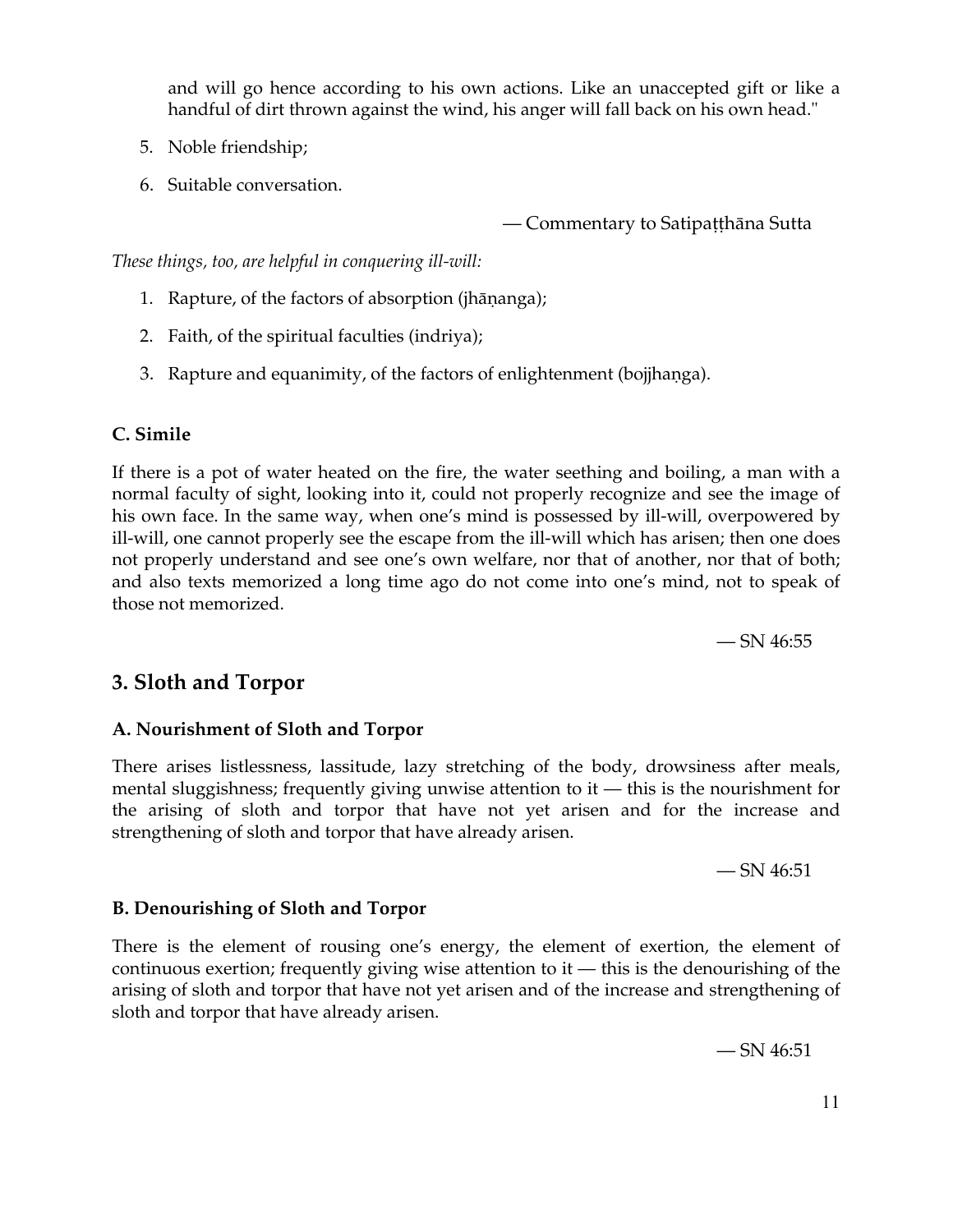"May nothing remain but skin and sinews and bones; may flesh and blood dry up in the body! Not before having achieved what can be achieved by manly strength, manly energy, manly exertion shall my energy subside!"

 $-MN$  70

*Six things are conducive to the abandonment of sloth and torpor:*

- 1. Knowing that overeating is a cause of it;
- 2. Changing the bodily posture;
- 3. Thinking of the perception of light;
- 4. Staying in the open air;
- 5. Noble friendship;
- 6. Suitable conversation.

These things, too, are helpful in conquering sloth and torpor:

#### **1.recollection of Death**

To-day the effort should be made, Who knows if tomorrow Death will come?

 $-MN$  131

#### **2. Perceiving the suffering in impermanence**

In a monk who is accustomed to see the suffering in impermanence and who is frequently engaged in this contemplation, there will be established in him such a keen sense of the danger of laziness, idleness, lassitude, indolence and thoughtlessness, as if he were threatened by a murderer with drawn sword.

 $- AN 7:46$ 

#### **3. Sympathetic joy**

Cultivate the meditation on sympathetic joy! For by cultivating it, listlessness will disappear.

 $-MN$  62

Applied thought, of the factors of absorptions (jhāna,nga); Energy, of the spiritual facilities (indriya); Investigation of reality, energy and rapture, of the factors of enlightenment

(bojjhanga).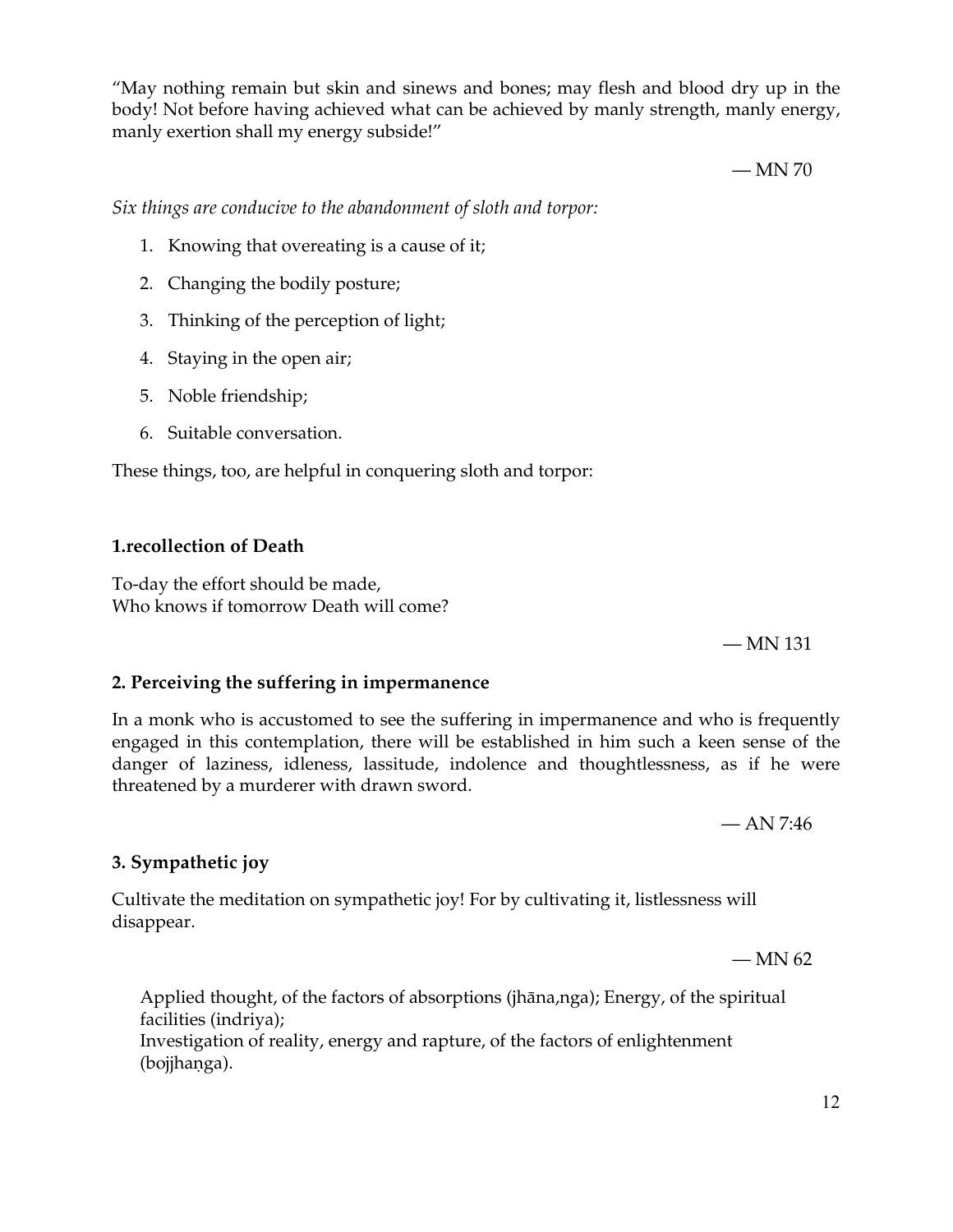13

When the mind is sluggish, it is not the proper time for cultivating the following foactors of enlightenment: tranquillity, concentration and equanimity, because a sluggish mind can hardly be aroused by them.

SN 45:53

When the mind is sluggish, it is the proper time for cultivating the following factors of enlightenment: investigation of reality, energy and rapture, because a sluggish mind can easily be aroused by them.

#### **4. Contemplation of the spiritual journey**

"I have to tread that path which the Buddhas, the Paccekabuddhas and the Great Disciples have gone; but by an indolent person that path cannot be trodden."

 $-V$ ism. IV,55

#### **5. Contemplation of the Master's greatness**

"Full application of energy was praised by my Master, and he is unsurpassed in his injunctions and a great help to us. He is honored by practicing his Dhamma, not otherwise."

 $\overline{\phantom{a}}$  Ibid.

#### **6. Contemplation on the greatness of the Heritage**

"I have to take possession of the Great Heritage, called the Good Dhamma. But one who is indolent cannot take possession of it."

#### **7. How to stimulate the mind**

How does one stimulate the mind at a time when it needs stimulation? If due to slowness in the application of wisdom or due to non-attainment of the happiness of tranquillity, one's mind is dull, then one should rouse it through reflecting on the eight stirring objects. These eight are: birth, decay, disease and death; the suffering in the worlds of misery; the suffering of the past rooted in the round of existence; the suffering of the future rooted in the round of existence; the suffering of the present rooted in the search for food.

 $-V$ ism. IV,63

#### **8. How to overcome sleepiness**

Once the Exalted One spoke to the Venerable Mahā-Moggallāna thus: "Are you drowsy, Moggallāna? Are you drowsy, Moggallāna?" — "Yes, venerable sir."

(1) "Well then, Moggallāna, at whatever thought torpor has befallen you, to that thought

 $\overline{\phantom{a}}$  Ibid.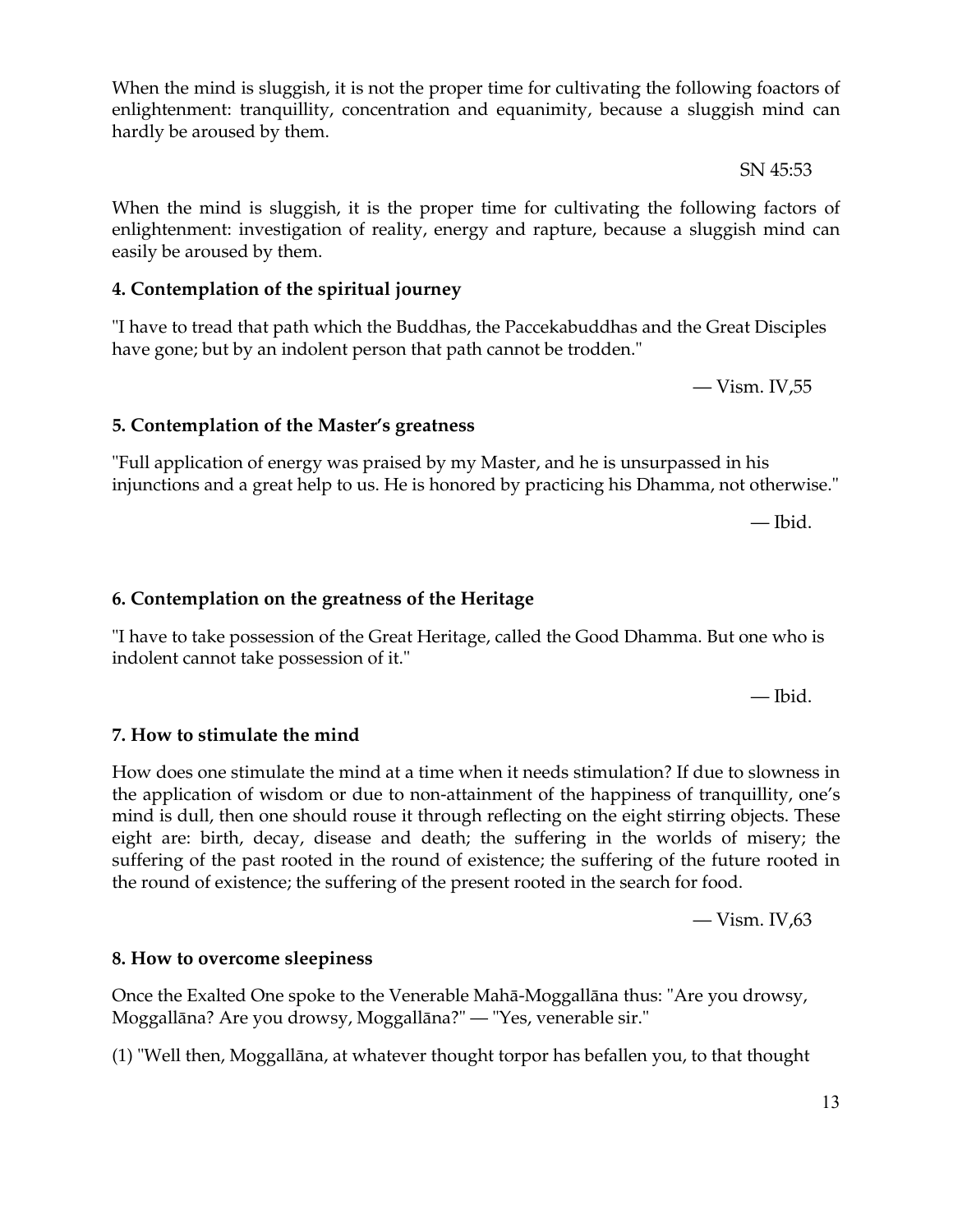you should not give attention, you should not dwell on it frequently. Then it is possible that, by so doing, torpor will disappear.

(2) "But if, by so doing, that torpor does not disappear, you should think and reflect within your mind about the Dhamma as you have heard and learned it, and you should mentally review it. Then it is possible that, by so doing, torpor will disappear.

(3) "But if, by so doing, that torpor does not disappear, you should learn by heart the Dhamma in its fullness, as you have heard and learned it. Then it is possible...

(4) "But if, by so doing, that torpor does not disappear, you should shake your ears, and rub your limbs with the palm of your hand. Then it is possible...

(5) "But if, by so doing, that torpor does not disappear, you should get up from your seat, and after washing your eyes with water, you should look around in all directions and look upwards to the stars in the sky. Then it is possible...

(6) "But if, by so doing, that torpor does not disappear, you should firmly establish the (inner) perception of light: as it is by day, so also by night; as it is by night, so also by day. Thus with a mind clear and unobstructed, you should develop a consciousness which is full of brightness. Then it is possible...

(7) "But if, by so doing, that torpor does not disappear, you should, conscious of that which is before and behind, walk up and down, with your senses turned inwards, with your mind not going outwards. Then it is possible...

(8) "But if, by so doing, that torpor does not disappear, you may lie down on your right side, taking up the lion's posture, covering foot with foot  $-$  mindful, clearly conscious, keeping in mind the thought of rising. Having awakened again, you should quickly rise, thinking: 'I won't indulge in the enjoyment of lying down and reclining, in the enjoyment of sleep!'

"Thus, Moggallāna, you should train yourself!"

 $-$  AN 7:58

#### **9. The five threatening dangers**

If, monks, a monk perceives these five threatening dangers, it is enough for him to live heedful, zealous, with a heart resolute to achieve the unachieved, to attain the unattained, to realize the unrealized. Which are these five dangers?

(1) Here, monks, a monk reflects thus: "I am now young, a youth, young in age, blackhaired, in the prime of youth, in the first phase of life. But a time will come when this body will be in the grip of old age. But one who is overpowered by old age cannot easily contemplate on the Teachings of the Buddha; it is not easy for him to live in the wilderness or a forest or jungle, or in secluded dwellings. Before this undesirable condition, so unpleasant and disagreeable, approaches me, prior to that, let me muster my energy for achieving the unachieved, for attaining the unattained, for realizing the unrealized, so that,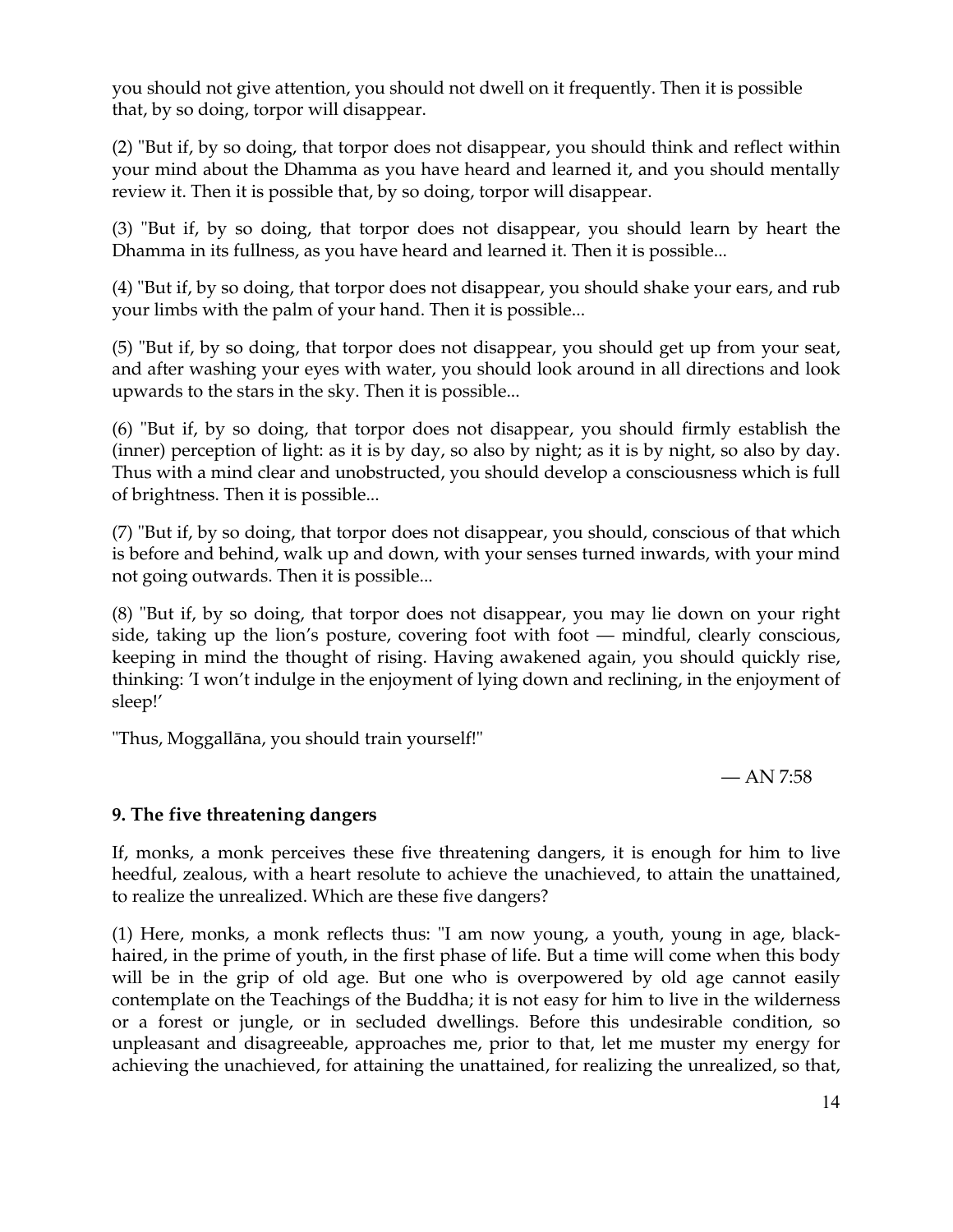<span id="page-14-0"></span>in the possession of that state, I shall live happily even in old age."

(2) And further, monks, a monk reflects thus: "I am now free from sickness, free from disease, my digestive power functions smoothly, my constitution is not too cool and not too hot, it is balanced and fit for making effort. But a time will come when this body will be in the grip of sickness. And one who is sick cannot easily contemplate upon the Teachings of the Buddha; it is not easy for him, to live in the wilderness or a forest or jungle, or in secluded dwellings. Before this undesirable condition, so unpleasant and disagreeable, approaches me, prior to that, let me muster my energy for achieving the unachieved, for attaining the unattained, for realizing the unrealized, so that, in the possession of that state, I shall live happily even in sickness."

(3) And further, monks, a monk reflects thus: "Now there is an abundance of food, good harvests, easily obtainable is a meal of alms, it is easy to live on collected food and offerings. But a time will come when there will be a famine, a bad harvest, difficult to obtain will be a meal of alms, it will be difficult to live on collected food and offerings. And in a famine people migrate to places where food is ample, and there habitations will be thronged and crowded. But in habitations thronged and crowded one cannot easily contemplate upon the Teachings of the Buddha. Before this undesirable condition, so unpleasant and disagreeable, approaches me, prior to that, let me muster my energy for achieving the unachieved, for attaining the unattained, for realizing the unrealized, so that, in the possession of that state, I shall live happily even in a famine."

(4) And further, monks, a monk reflects thus: "Now people live in concord and amity, in friendly fellowship as mingled milk and water and look at each other with friendly eyes. But there will come a time of danger, of unrest among the jungle tribes when the country people mount their carts and drive away and fear-stricken people move to a place of safety, and there habitations will be thronged and crowded. But in habitations thronged and crowded one cannot easily contemplate upon the Teachings of the Buddha. Before this undesirable condition, so unpleasant and disagreeable, approaches me, prior to that, let me muster my energy for achieving the unachieved, for attaining the unattained, for realizing the unrealized, so that, in the possession of that state, I shall live happily even in time of danger."

(5) And further, monks, a monk reflects thus: "Now the Congregation of Monks lives in concord and amity, without quarrel, lives happily under one teaching. But a time will come when there will be a split in the Congregation. And when the Congregation is split, one cannot easily contemplate upon the Teachings of the Buddha; it is not easy to live in the wilderness or a forest or jungle, or in secluded dwellings. Before this undesirable condition, so unpleasant and disagreeable, approaches me, prior to that, let me muster my energy for achieving the unachieved, for attaining the unattained, for realizing the unrealized, so that, in the possession of that state, I shall live happily even when the Congregation is split." $\frac{3}{2}$  $\frac{3}{2}$  $\frac{3}{2}$ 

 $-$  AN 5:78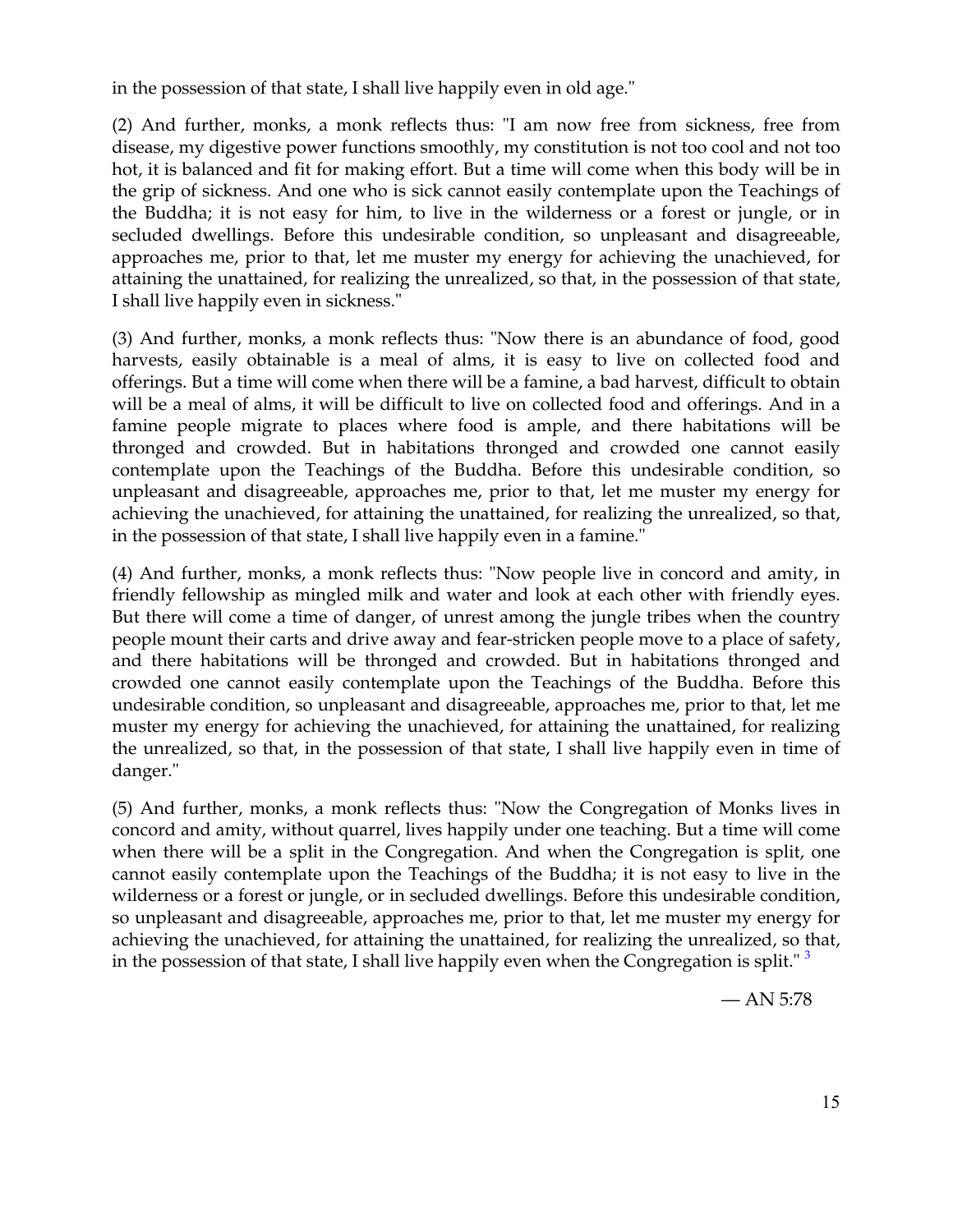*These things, too, are helpful in conquering sloth and torpor:*

- Applied thought, of the factors of absorptions (jhāṇanga);
- Energy, of the spiritual faculties (indriya);
- Investigation of reality, energy and rapture, of the factors of enlightenment (bojjhanga).

When the mind is sluggish, it is not the proper time for cultivating the following factors of enlightenment: tranquillity, concentration and equanimity, because a sluggish mind can hardly be aroused by them.

When the mind is sluggish, it is the proper time for cultivating the following factors of enlightenment: investigation of reality, energy and rapture, because a sluggish mind can easily be aroused by them.

 $-$  SN 46:53

#### **C. Simile**

If there is a pot of water, covered with moss and water plants, then a man with a normal faculty of sight looking into it could not properly recognize and see the image of his own face. In the same way, when one's mind is possessed by sloth and torpor, overpowered by sloth and torpor, one cannot properly see the escape from sloth and torpor that have arisen; then one does not properly understand one's own welfare, nor that of another, nor that of both; and also texts memorized a long time ago do not come into one's mind, not to speak of those not memorized.

 $-$  SN 46:55

### <span id="page-15-0"></span>**4. Restlessness and Remorse**

#### **A. Nourishment of Restlessness and Remorse**

There is unrest of mind; frequently giving unwise attention to  $t - t$  that is the nourishment for the arising of restlessness and remorse that have not yet arisen, and for the increase and strengthening of restlessness and remorse that have already arisen.

 $-$  SN 46:51

#### **B. Denourishing of Restlessness and Remorse**

There is quietude of mind; frequently giving wise attention to it  $-$  that is the denourishing of the arising of restlessness and remorse that have not yet arisen, and of the increase and strengthening of restlessness and remorse that have already arisen.  $-$  SN 46:51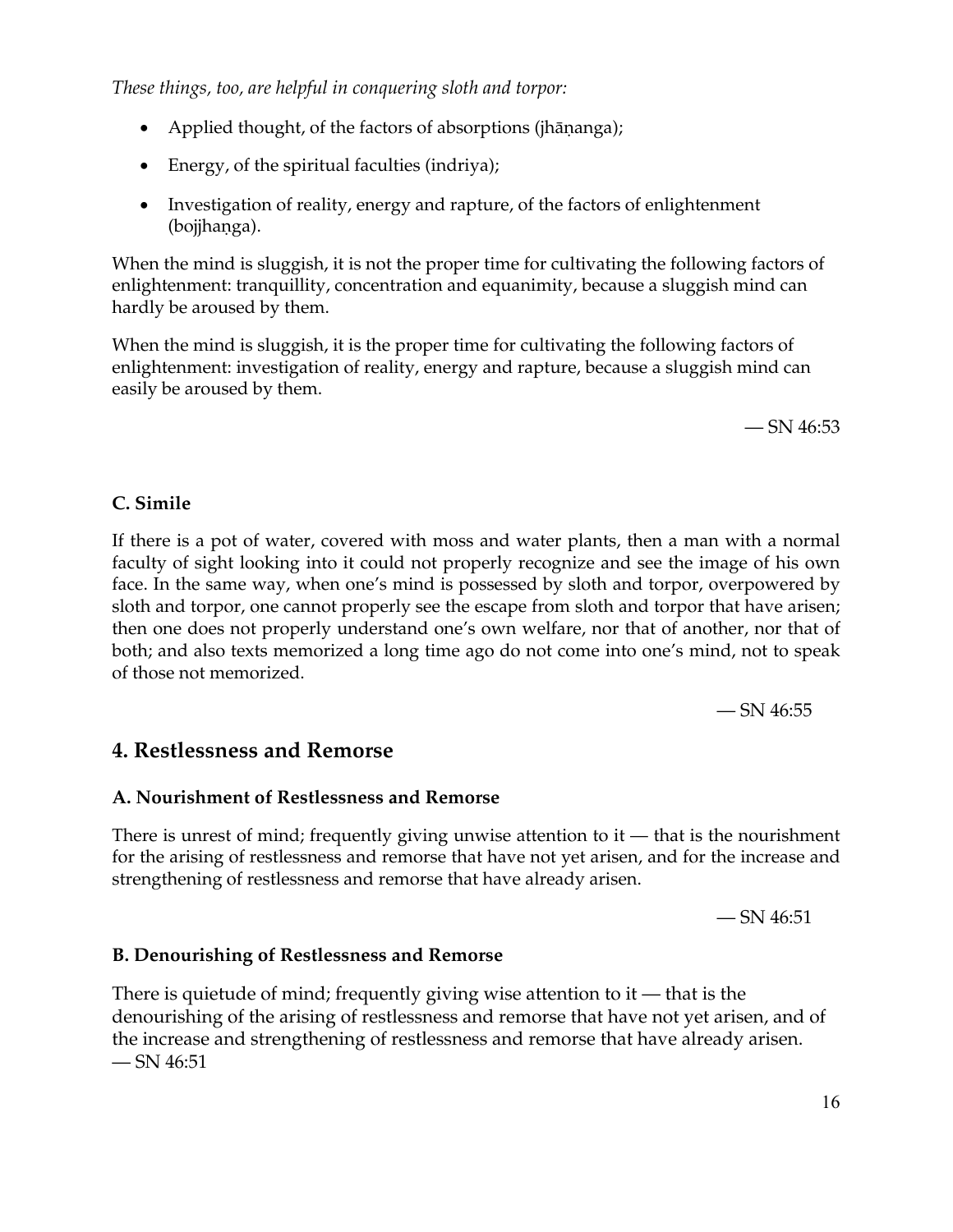*Six things are conducive to the abandonment of restlessness and remorse:*

- 1. Knowledge of the Buddhist scriptures (Doctrine and Discipline);
- 2. Asking questions about them;
- 3. Familiarity with the Vinaya (the Code of Monastic Discipline, and for lay followers, with the principles of moral conduct);
- 4. Association with those mature in age and experience, who possess dignity, restraint and calm;
- 5. Noble friendship;
- 6. Suitable conversation.

*These things, too, are helpful in conquering restlessness and remorse:*

- 1. Rapture, of the factors of absorption (jhānanga);
	- Contradicts with the following paragraph. Vitakka or Vicara or Ekagatta (one-pointedness) ?
- 2. Concentration, of the spiritual faculties (indriya);
- 3. Tranquillity, concentration and equanimity, of the factors of enlightenment (bojjhanga).

When the mind is restless it is not the proper time for cultivating the following factors of enlightenment: investigation of the doctrine, energy and **rapture**, because an agitated mind can hardly be quietened by them.

When the mind is restless, it is the proper time for cultivating the following factors of enlightenment: tranquillity, concentration and equanimity, because an agitated mind can easily be quietened by them.

 $-$  SN 46:53

#### **C. Simile**

<span id="page-16-0"></span>If there is water in a pot, stirred by the wind, agitated, swaying and producing waves, a man with a normal faculty of sight could not properly recognize and see the image of his own face. In the same way, when one's mind is possessed by restlessness and remorse, overpowered by restlessness and remorse, one cannot properly see the escape from restlessness and remorse that have arisen; then one does not properly understand one's own welfare, nor that of another, nor that of both; and also texts memorized a long time ago do not come into one's mind, not to speak of those not memorized.

 $-$  SN 46:55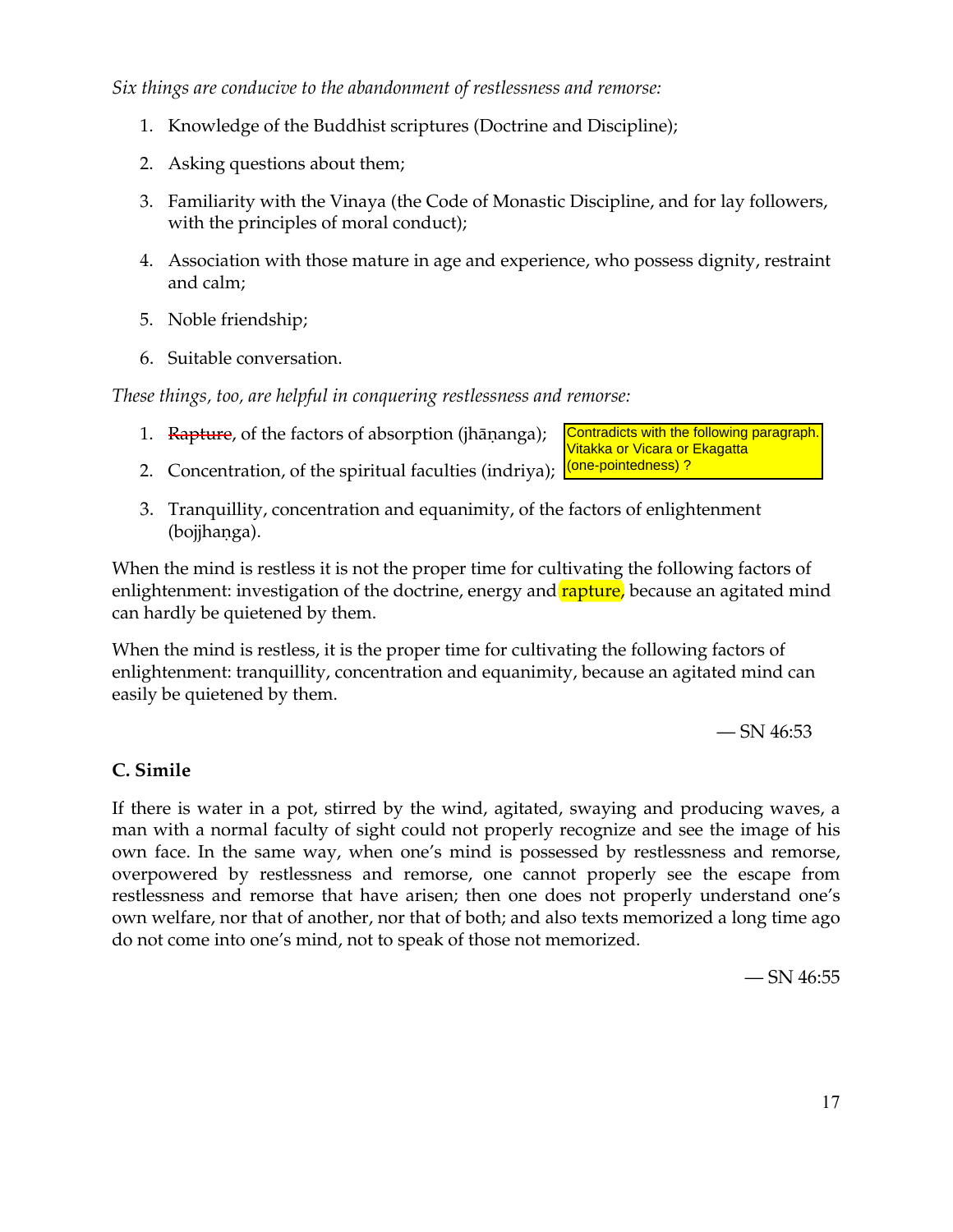# **5. Doubt**

#### **A. Nourishment of Doubt**

There are things causing doubt; frequently giving unwise attention to them  $-$  that is the nourishment for the arising of doubt that has not yet arisen, and for the increase and strengthening of doubt that has already arisen.

 $-$  SN 46:51

#### **B. Denourishing of Doubt**

There are things which are wholesome or unwholesome, blameless or blameworthy, noble or low, and (other) contrasts of dark and bright; frequently giving wise attention to them  $$ that is the denourishing of the arising of doubt that has not yet arisen, and of the increase and strengthening of doubt that has already arisen.

Of the six things conducive to the abandonment of doubt, the first three and the last two are identical with those given for restlessness and remorse. The fourth is as follows:

Firm conviction concerning the Buddha, Dhamma and Sangha.

In addition, the following are helpful in conquering Doubt:

Reflection, of the factors of absorption (jhāṇanga);

Wisdom, of the spiritual faculties (indriya);

Investigation of reality, of the factors of enlightenment (bojjhanga).

#### **C. Simile**

If there is a pot of water which is turbid, stirred up and muddy, and this pot is put into a dark place, then a man with a normal faculty of sight could not properly recognize and see the image of his own face. In the same way, when one's mind is possessed by doubt, overpowered by doubt, then one cannot properly see the escape from doubt which has arisen; then one does not properly understand one's own welfare, nor that of another, nor that of both; and also texts memorized a long time ago do not come into one's mind, not to speak of those not memorized.

 $-$  SN 46:55

#### <span id="page-17-0"></span>**From the Samaññaphala Sutta**

#### **I. The Sutta (Digha Nikāya No. 2)**

Being endowed with noble mindfulness and clear comprehension, and endowed with noble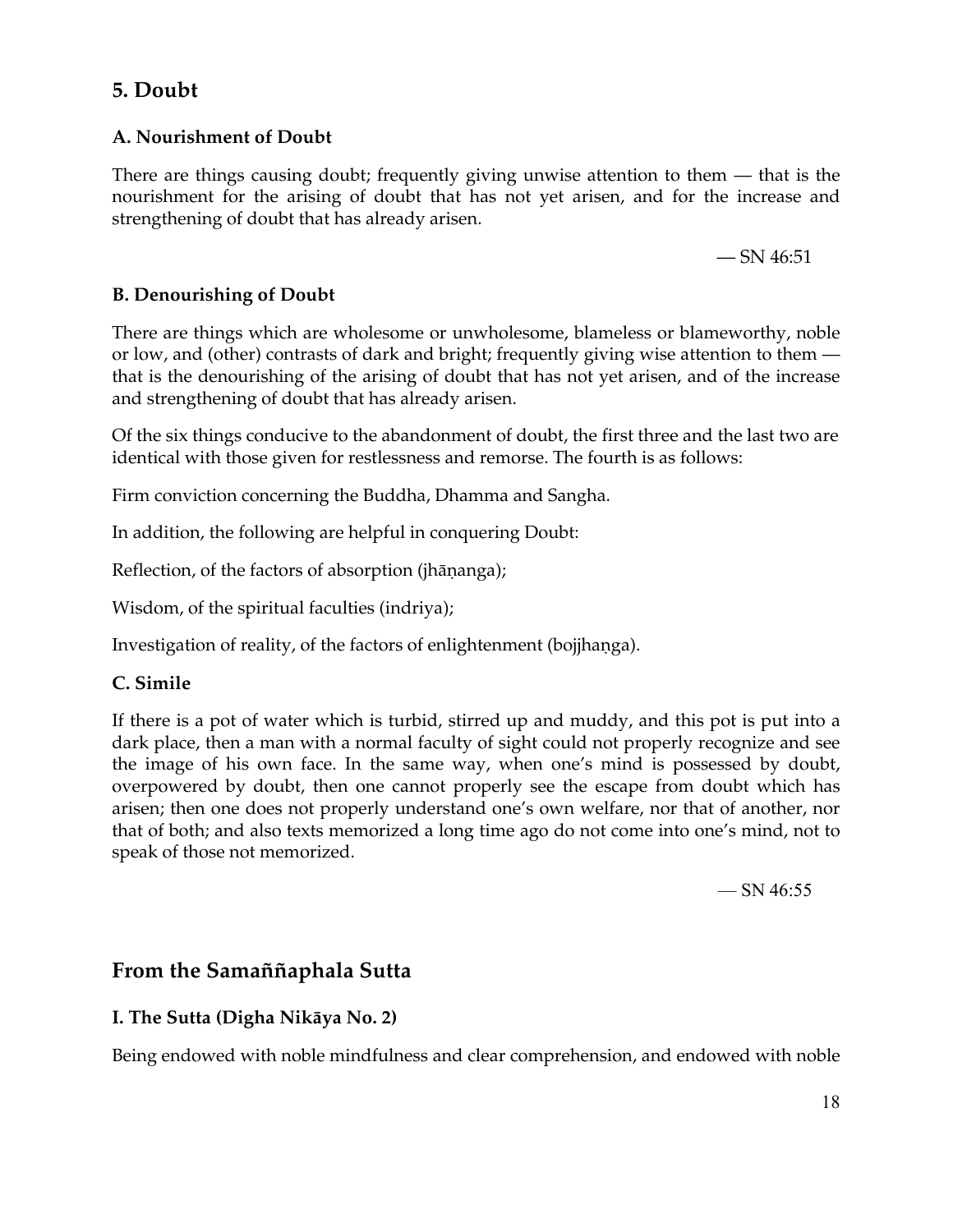contentedness, the monk resorts to a lonely place: to a forest, the foot of a tree, a mountain, a cleft, a rock cave, a cemetery, a jungle, an open space, a heap of straw. After the meal, having returned from the alms-round, he sits down, crosslegged, keeping his body erect and his mindfulness alert. Having given up covetousness (= sensual desire) with regard to the world, he dwells with a heart free of covetousness, he cleanses his mind from covetousness. Having given up the blemish of ill-will, he dwells without ill-will; friendly and compassionate towards all living beings, he cleanses his mind from the blemish of illwill. Having given up sloth and torpor, he dwells free from sloth and torpor, in the perception of light; mindful and clearly comprehending, he cleanses his mind from sloth and torpor. Having given up restlessness and remorse, he dwells without restlessness; his mind being calmed within, he cleanses it from restlessness and remorse. Having given up sceptical doubt, he dwells as one who has passed beyond doubt; being free from uncertainty about salutary things, he cleanses his mind from sceptical doubt.

Just as when a man taking a loan, engages in a trade, and his trade succeeds, he now not only disposes of his old debt but he has also, beyond that, a surplus for maintaining a wife. And at that he rejoices, is glad at heart...

Just as when a man is sick and in pain, suffering from a grave disease, his food does not agree with him, and he has no strength left in his body. But some time later he recovers from that sickness; he can again digest his food, and he regains his strength. And at that he rejoices, is glad at heart...

Just as when a man has been thrown into prison, but some time later he is released from prison; he is safe and without fears, and he did not suffer any loss of property. And at that he rejoices, is glad at heart...

Just as when a man is a slave, not independent, but dependent on others, unable to go where he likes, but some time later he is set free from slavery, is now independent, no longer dependent on others, a freeman who can go where he wants. And at that he rejoices, is glad at heart...

Just as when a man, rich and prosperous, travels through a wilderness where there is no food and much danger, but some time later he has crossed the desert, and gradually reaches safely the vicinity of a village, a place of safety, free from danger. And at that he rejoices, is glad at heart.:

Similarly, so long as these five hindrances are not abandoned in him, a monk considers himself as indebted, as ailing, as imprisoned, as enslaved, as traveling in a wilderness.

But when these five hindrances are abandoned, he considers himself as free from debt, rid of illness, emancipated from the prison's bondage, as a free man, and as one arrived at a place of safety.

And when he sees himself free of these five hindrances, joy arises; in him who is joyful, rapture arises; in him whose mind is enraptured, the body is stilled; the body being stilled, he feels happiness; and a happy mind finds concentration.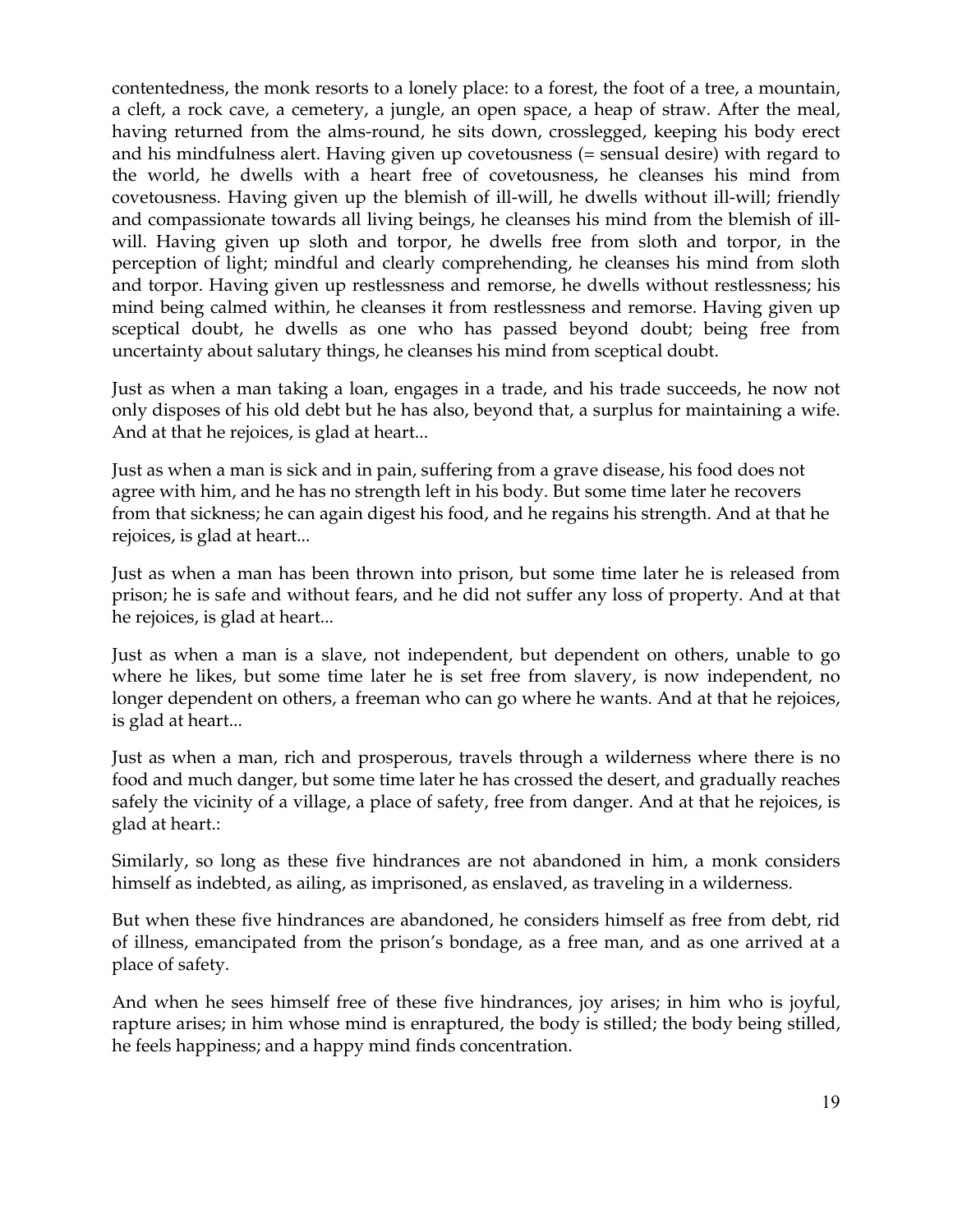Then detached from sensual desires, detached from unwholesome states, he enters into and dwells in the first absorption which is accompanied by applied thought and reflection, born of detachment, and filled with joy and rapture. He enters into and dwells in the second... third... fourth absorption.

# <span id="page-19-0"></span>**II. The Commentary**

#### **A. The Similes for the Hindrances**

The text of the discourse says: "Similarly, so long as these five hindrances are not abandoned in him, a monk considers himself as indebted, as ailing, as imprisoned, as enslaved, as traveling in a wilderness."

Hereby the Blessed One shows the unabandoned hindrance of sensual desire as similar to being in debt; and the other hindrances as similar to being ill, and so on. These similes should be understood as follows:

#### **1. Sensual Desire**

There is a man who has incurred a debt but has become ruined. Now, if his creditors, when telling him to pay back the debt, speak roughly to him or harass and beat him, he is unable to retaliate but has to bear it all. It is his debt that causes this forbearance.

In the same way, if a man is filled with sensual desire for a certain person, he will, full of craving for that object of his desire, be attached to it. Even if spoken to roughly by that person, or harassed or beaten, he will bear it all. It is his sensual desire that causes this forbearance. In that way, sensual desire is like being in debt.

#### **2. Ill-Will**

If a man suffers from a bilious disease, and receives even honey and sugar, he will not enjoy its flavor, owing to his bile sickness; he will just vomit it, complaining, "It is bitter, bitter!"

In the same way, if one of angry temperament is admonished even slightly by his teacher or preceptor who wishes his best, he does not accept their advice. Saying "You harass me too much!" he will leave the Order, or go away and roam about. Just as the bilious person does not enjoy the flavor of honey and sugar, so one who has the disease of anger will not enjoy the taste of the Buddha's Dispensation consisting in the happiness of the meditative absorptions, etc. In that way, ill-will resembles illness.

#### **3. Sloth and Torpor**

A person has been kept in jail during a festival day, and so could see neither the beginning nor the middle nor the end of the festivities. If he is released on the following day, and hears people saying: "Oh, how delightful was yesterday's festival! Oh, those dances and songs!" he will not give any reply. And why not? Because he did not enjoy the festival himself.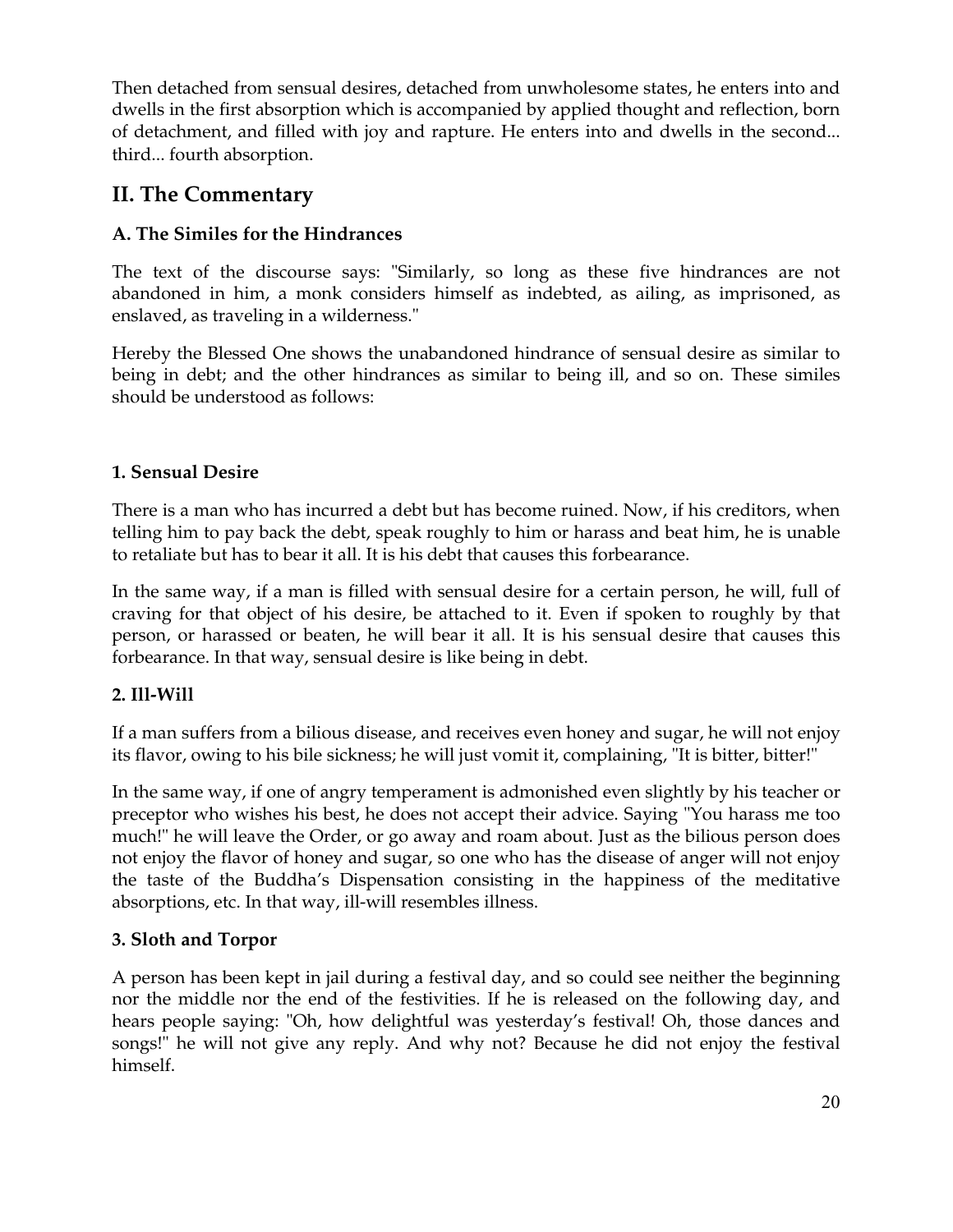<span id="page-20-0"></span>Similarly, even if a very eloquent sermon on the Dhamma is going on, a monk overcome by sloth and torpor will not know the beginning, middle or end. If after the sermon, he hears it praised: "How pleasant was it to listen to the Dhamma! How interesting was the topic and how good the similes!" he will not be able to say a word. And why not? Because, owing to his sloth and torpor, he did not enjoy the sermon. In that way, sloth and torpor are comparable to imprisonment.

#### **4. Restlessness and Remorse**

A slave who wants to enjoy himself at a festival is told by his master: "Go quickly to such and such a place! There is urgent work to do. If you don't go, I shall have your hands and feet cut off, or your ears and nose!" Hearing that, the slave will quickly go as ordered, and will not be able to enjoy any part of the festival. This is because of his dependence on others.

Similarly it is with a monk not well versed in the Vinaya (the Disciplinary Code), who has gone to the forest for the sake of solitude. If in any matter, down to the question of permissible meat (Sub-Cy: e.g., pork) he gets the idea that it was not permissible (taking it for bear's flesh), he has to interrupt his solitude and, to purify his conduct, has to go to one skilled in the Vinaya. Thus he will not be able to enjoy the happiness of solitude because of his being overcome by restlessness and remorse. In that way, restlessness and remorse are like slavery.

#### **5. Sceptical Doubt**

A man traveling through a desert, aware that travelers may be plundered or killed by robbers, will, at the mere sound of a twig or a bird, become anxious and fearful, thinking: "The robbers have come!" He will go a few steps, and then out of fear, he will stop, and continue in such a manner all the way; or he may even turn back. Stopping more frequently than walking, only with toil and difficulty will he reach a place of safety, or he may not even reach it.

It is similar with one in whom doubt has arisen in regard to one of the eight objects of doubt.<sup>4</sup> Doubting whether the Master is an Enlightened One or not, he cannot accept it in confidence, as a matter of trust. Unable to do so, he does not attain to the paths and fruits of sanctity. Thus, as the traveler in the desert is uncertain whether robbers are there or not, he produces in his mind, again and again, a state of wavering and vacillation, a lack of decision, a state of anxiety; and thus he creates in himself an obstacle for reaching the safe ground of sanctity (ariya-bhūmi). In that way, sceptical doubt is like traveling in a desert.

#### **B. The Abandonment of the Hindrances**

The text of the Discourse says: "But when these five hindrances are abandoned, the monk considers himself as free from debt, rid of illness, emancipated from the prison's bondage, as a free man, and as one arrived at a place of safety."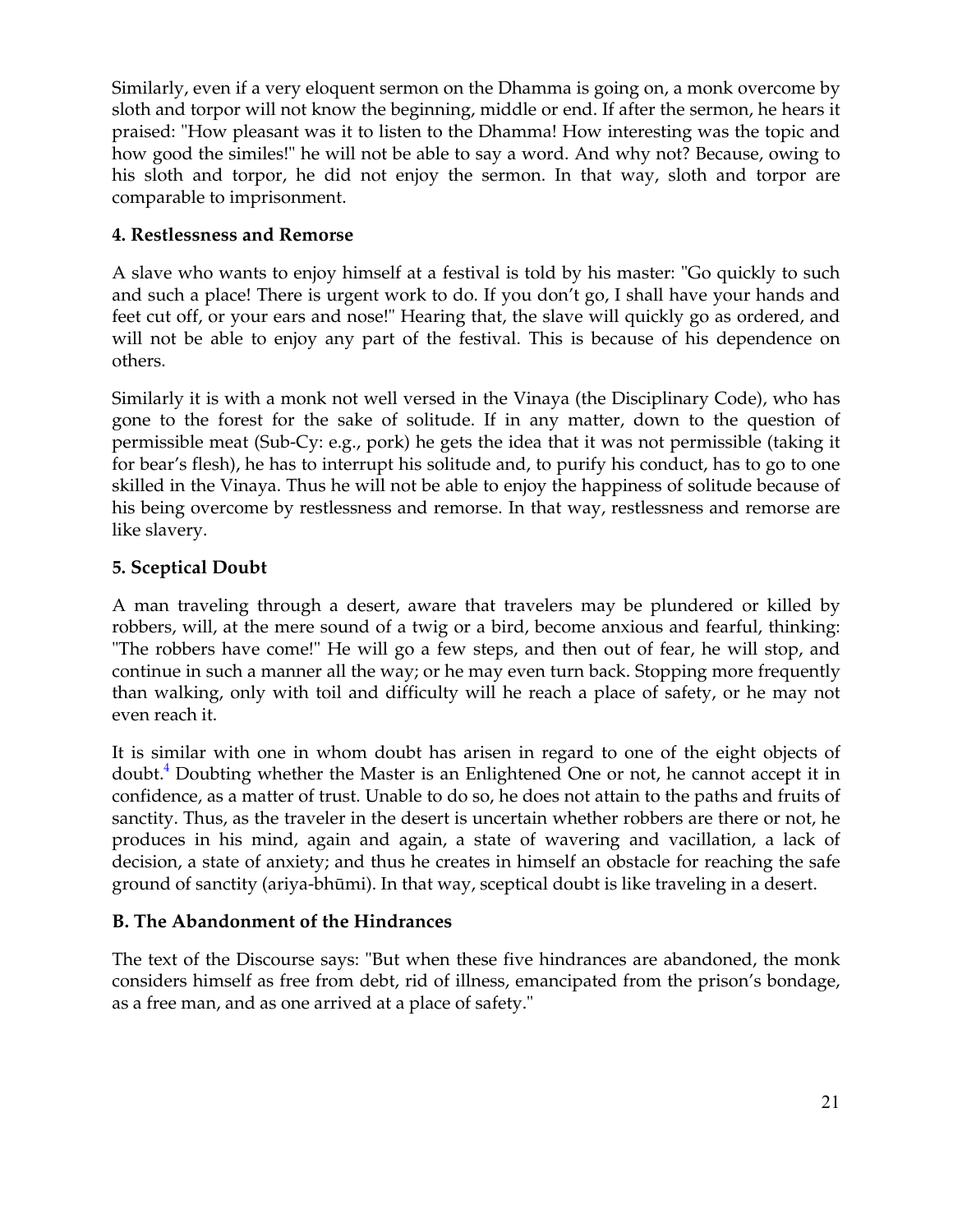#### **1. The Abandonment of Sensual Desire**

A man, having taken a loan, uses it for his business and comes to prosperity. He thinks: "This debt is a cause of vexation." He returns the loan together with the interest, and has the promissory note torn up. After that he neither sends a messenger nor a letter to his creditors; and even if he meets them it depends on his wish whether he will get up from his seat to greet them, or not. And why? He is no longer in debt to them or dependent of them.

Similarly a monk thinks: "Sensual desire is a cause of obstruction." He then cultivates the six things leading to its abandonment (see p.9), and removes the hindrance of sensual desire. Just as one who has freed himself of debt no longer feels fear or anxiety when meeting his former creditors, so one who has given up sensual desire is no longer attached and bound to the object of his desire; even if he sees divine forms, passions will not assail him.

Therefore the Blessed One compared the abandonment of sensual desire to freedom from debt.

#### **2. The Abandonment of Ill-Will**

Just as a person suffering from a bilious disease, having been cured by taking medicine, will regain his taste for honey and sugar, similarly a monk, thinking, "This ill-will causes much harm," develops the six things leading to its abandonment and removes the hindrance of illwill. Just as the cured patient partaking of honey and sugar appreciates the taste, so also this monk receives with reverence the rules of training, and observes them with appreciation (of their value). Therefore the Blessed One compared the abandonment of illwill to the recovery of health.

#### **3. The Abandonment of Sloth and Torpor**

There is a person that once had been in jail on a festival day. But when freed and celebrating the festival on a later occasion, he will think: "Formerly, through the fault of my heedlessness, I was in prison on that day and could not enjoy this festival. Now I shall be heedful." And he remains heedful of his conduct so that nothing detrimental finds entry into his mind. Having enjoyed the festival, he exclaims: "Oh, what a beautiful festival it was!"

Similarly a monk, perceiving that sloth and torpor do great harm, develops the six things opposed to them, and so removes the hindrance of sloth and torpor. Just as the man freed from prison enjoys the whole length of the festival, even for seven days, so this monk who has given up sloth and torpor is capable of enjoying the beginning, the middle and the consummation of the Festival of the Dhamma (dhamma-nakkhatta), and finally attains to Arahatship together with the fourfold discriminating knowledge (patisambhida)

Therefore the Blessed One spoke of the abandonment of sloth and torpor as being comparable to release from imprisonment.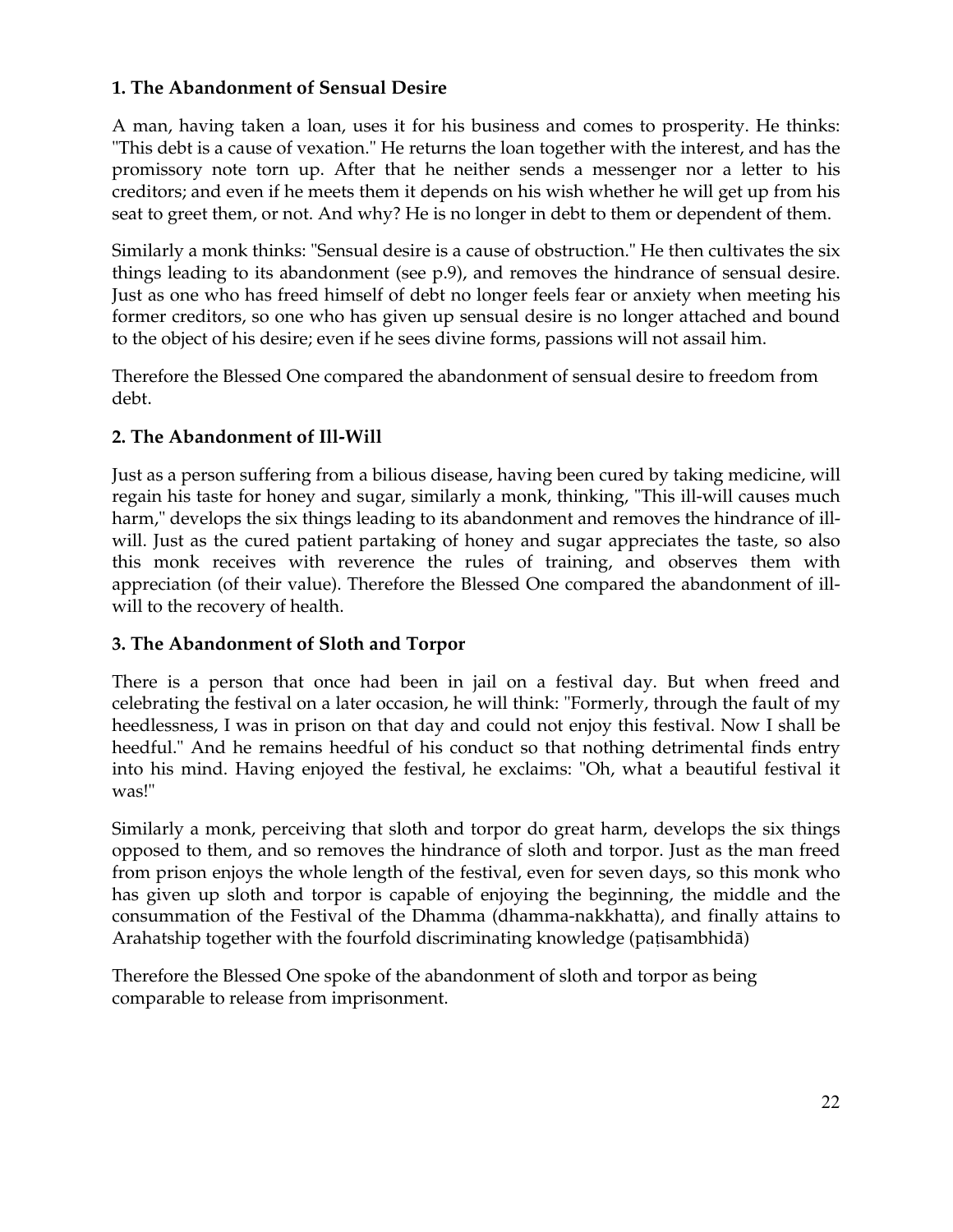#### <span id="page-22-0"></span>**4. The Abandonment of Restlessness and Remorse**

There is a slave who, with the help of a friend, pays money to his master, becomes a free man, and is henceforth able to do what he likes. Similarly a monk, perceiving the great obstruction caused by restlessness and remorse, cultivates the six things opposed to them, and thus gives up restlessness and remorse. And having given them up, he is like a truly free man, able to do as he wishes. Just as no one can forcibly stop a free man from doing what he likes, so can restlessness and remorse no longer stop that monk from walking the happy path of renunciation (sukhanekkhamma-patipadā).

Therefore the Blessed One declared the abandonment of restlessness and remorse as being similar to winning freedom from slavery.

#### **5. The Abandonment of Sceptical Doubt**

There is a strong man who, with his luggage in hand and well armed, travels through a wilderness in company. If robbers see him even from afar, they will take flight. Crossing safely the wilderness and reaching a place of safety, he will rejoice in his safe arrival. Similarly a monk, seeing that sceptical doubt is a cause of great harm, cultivates the six things that are its antidote, and gives up doubt. Just as that strong man, armed and in company, taking as little account of the robbers as of the grass on the ground, will safely come out of the wilderness to a safe place; similarly a monk, having crossed the wilderness of evil conduct, will finally reach the state of highest security, the deathless realm of Nibbāna. Therefore the Blessed One compared the abandonment of sceptical doubt to reaching a place of safety.

#### **Notes**

1. I.e., subject of meditation: literally "working-ground." [\[back\]](#page-2-0)

2. A "worldling," or puthujjana, who may be a monk or layman, is one who has not yet attained to the first stage of sanctity, the Path of stream-entry (sotapatti-magga)[. \[back\]](#page-2-0)

3. This Discourse is one of the seven canonical texts recommended by the emperor Asoka in the Second Bhairat Rock Edict; "Reverend Sirs, these passages of the Law, to wit:  $-$  ...'Fears of what may happen (anagata-bhayani)..., spoken by the Venerable Buddha,  $-$  these, Reverend Sirs, I desire that many monks and nuns should frequently hear and meditate: and that likewise the laity, male and female, should do the same. (Vincent A. Smith, Asoka. 3rd ed., p. 54). [\[back\]](#page-14-0)

4. They are, according to the Vibhanga: doubt in regard to the Buddha, the Dhamma, the Sangha, the (threefold) training, the past, the future, both past and future, and the conditionality of phenomena dependently arisen. [\[back\]](#page-20-0)